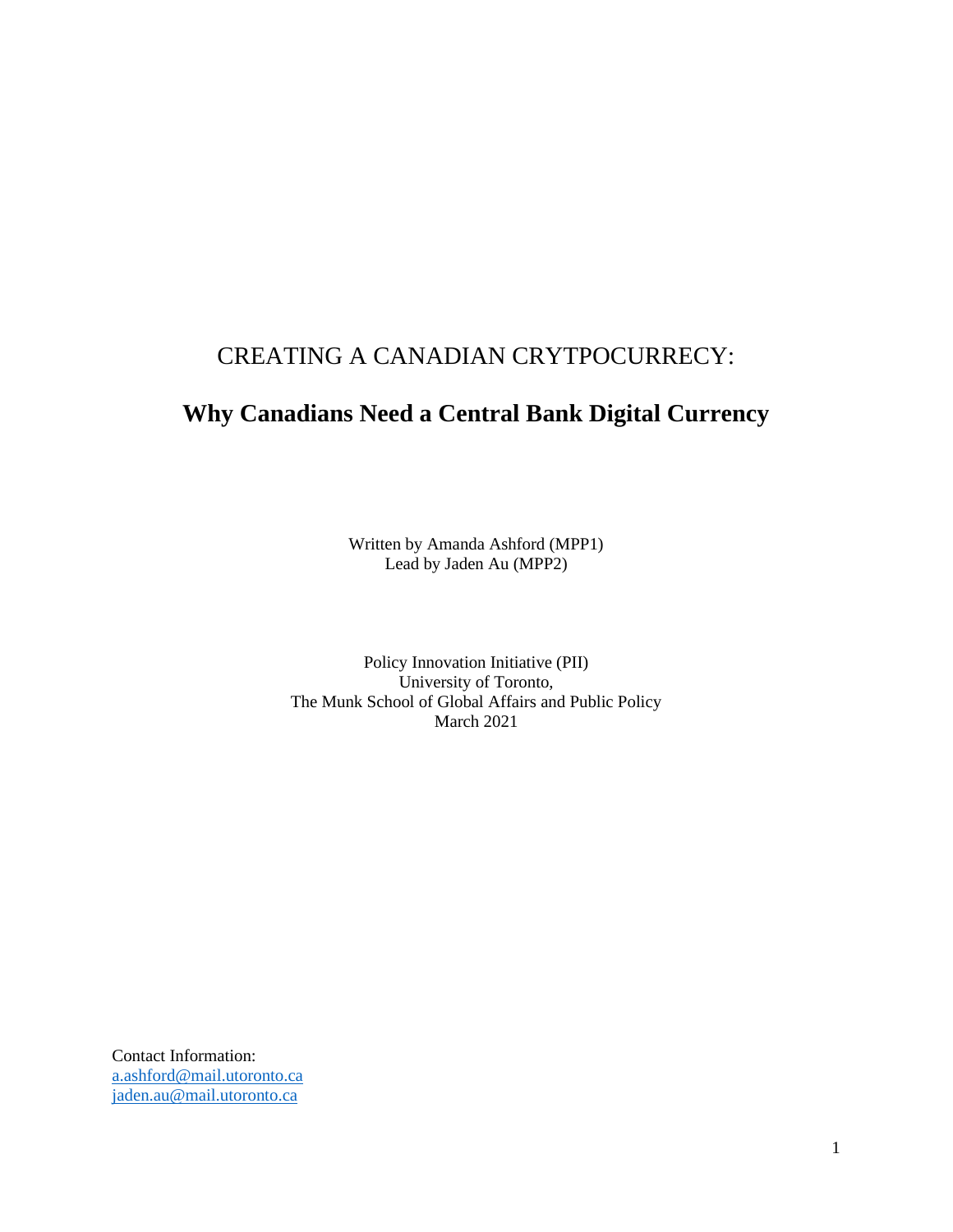# **Table of Contents**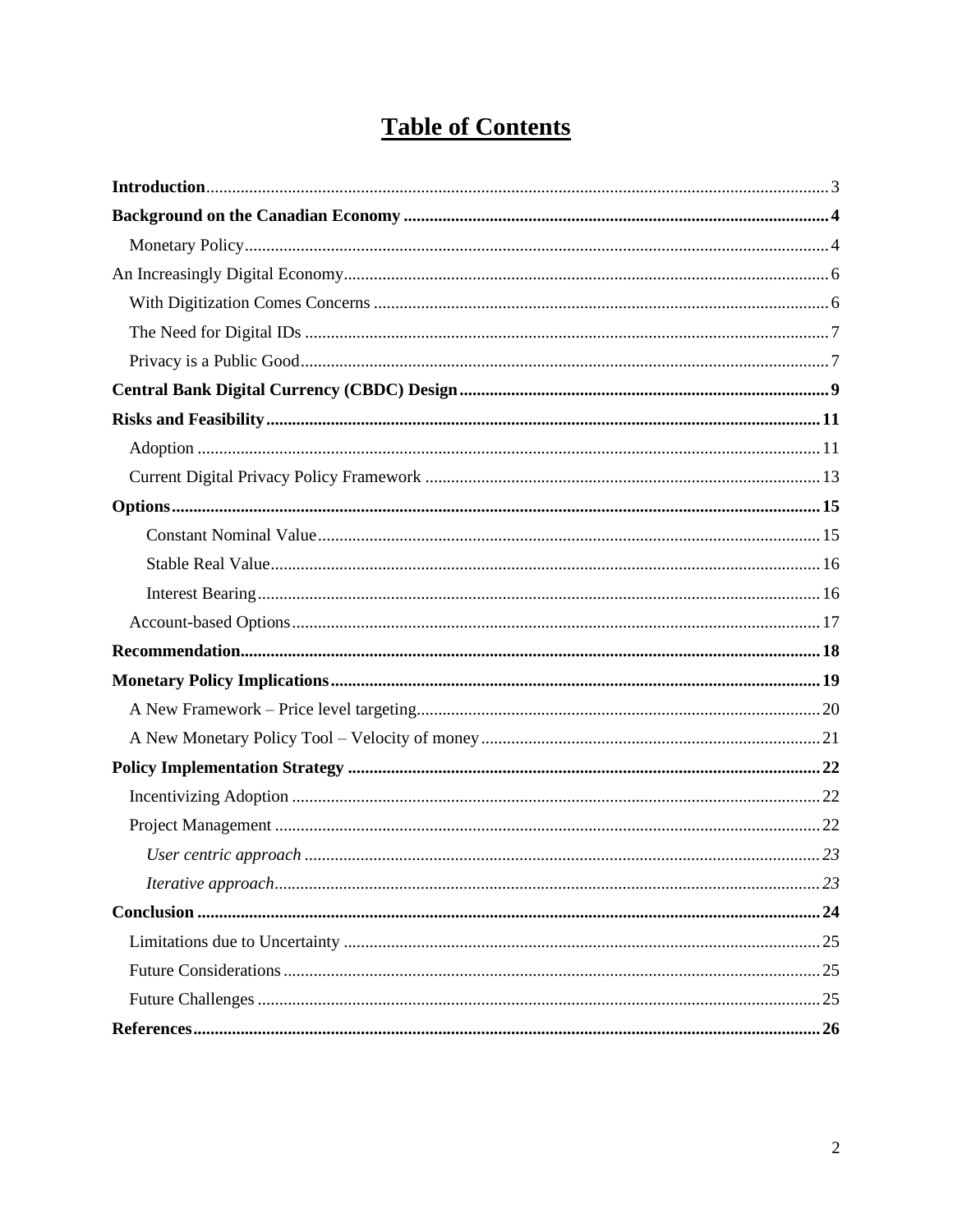## **Introduction**

<span id="page-2-0"></span>Evolution is borne from the existence of a problem. The development and advancement of the Canadian dollar is not exempt from this phenomenon. Bank of Canada author James Powell published an extensive paper on the History of the Canadian dollar. As early as 1698, soldiers experienced difficulty receiving funds due to delays in supply of 'specie' – silver and gold (Powell, 2005). To solve the problem, Jacques de Meulles, Intendant of Justice, Police, and Finance, provided a temporary solution – paper money, printed on playing cards (Powell, 2005). The change in medium of exchange was prompted by inefficiencies experienced under the financial system of the time. Nonetheless, this solution was not without drawbacks, as the problem of counterfeiting arose, which illuminated the second concern of the financial system (Powell, 2005). Not only must a medium of exchange be efficient, but it must also be trustworthy. The issuance of bank notes, following the establishment of the Montreal Bank in 1817, aimed to satisfy the need for financial security, and these banknotes were issued in dollars (Powell, 2005). Throughout history, Canadian money has experience currency reform, gone on and off the gold standard, and the exchange rate of the dollar has transitioned from fixed to floating (Powell, 2005). What remains constant is the need for currency evolution, to satisfy the ever-changing monetary demands in the Canadian economy. Discomfort remains the driving force of innovation, as today, the financial system experiences pain points in multiple areas, signaling a need for the next evolutionary stage of the Canadian dollar.

A central bank digital currency (CDBC) was proposed prior to the pandemic, but the current state of the economy demands such monetary reform now more than ever. The National Bureau of Economic Research (NBER) published a paper by Michael D Bordo and Andrew T Levin, in 2017, and notably concludes "in the absence of a CBDC, the central bank may find itself with no real policy alternative". The authors colloquially characterize the potential predicament of the central banks as being "out of ammunition". Canada had historically low interest rates at the beginning of the pandemic, constraining the Bank of Canada's ability to use conventional monetary policy tools to protect against economic instability. As such, an alternative method was used, known as Quantitative Easing (QE). Although the central bank has been able to protect against a significant economic downturn thus far, with new methods come uncertainty with regard to future implications.

As previously stated, problems are the source of innovation. The financial system has demonstrated this through the emergence of 'fintech'. Currently, the unregulated fintech sector satisfies the growing demand for increased security and reliability in financial transactions. Essentially, cryptocurrencies, stablecoins and non-fungible tokens (NFTs) fill the gap in financial services that traditional institutions fail to provide. As alluded to before, with solutions come new problems. Technological advancement has increased digital privacy concerns with regard to financial payment services and collection of user data by big data companies. Results from a Statistics Canada 2020 survey on level of concern according to applications or digital technologies, indicate 24.9% of Canadians were extremely or very concerned about online shopping sites or applications, and 43.4% were somewhat or a little bit concerned (Statistics Canada, 2021). Additionally, 27.3% of Canadians were extremely or very concerned about social networking sites (Statistics Canada, 2021). Digital privacy concerns reiterate the need for constant evolution, by demonstrating the demand for a digital ID system and robust digital privacy policy. The BoC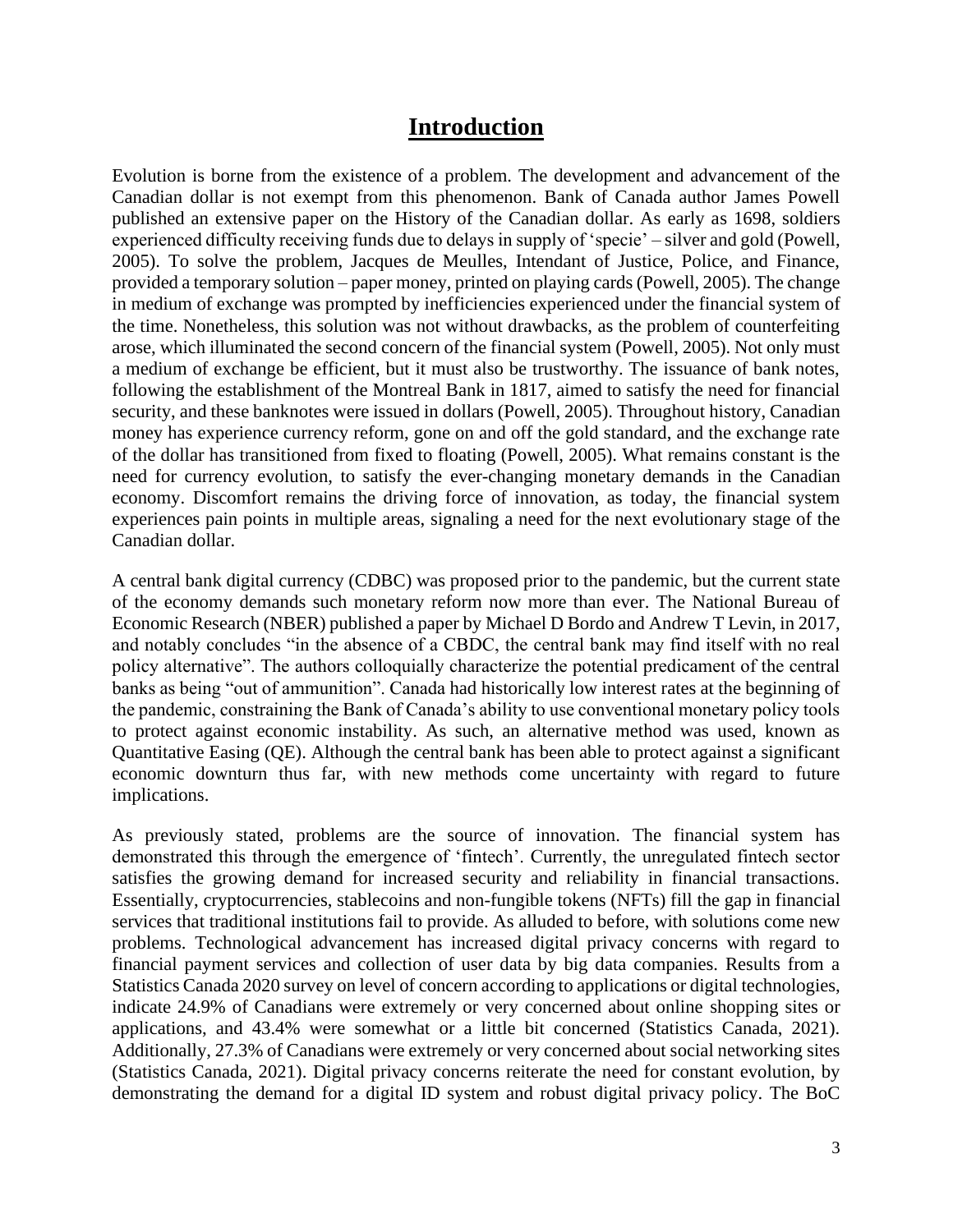provides an extensive analysis on why this problem exists, by providing a macroeconomic model framework to characterize privacy as a public good. One of the solutions proposed by authors Garratt and van Oordt is the adoption of a digital currency.

This paper will provide a recommendation based on a comprehensive analysis of various central bank digital currency (CBDC) options given two base model designs, with a focus on monetary policy implications. Nevertheless, the risks and feasibility of introducing a CBDC will be analyzed as well, bearing in mind the necessity of privacy policy and features required for successful adoption. Additionally, this paper analyzes the monetary policy implications of the chosen CBDC design, which facilitates a new monetary policy framework. Based on the recommended CBDC design, a policy implementation strategy will be outlined, including project management that focuses on a user centric and iterative approach, coupled with scenario crisis planning and an education campaign. Concluding remarks will elucidate limitations due to uncertainty, future considerations and future challenges given the introduction of a Canadian CBDC.

# **Background on the Canadian Economy**

## <span id="page-3-1"></span><span id="page-3-0"></span>**Monetary Policy**

The introduction of monetary policy marks a transition away from previous views of economists, as it created a framework for state invention. Adam Smith's *Invisible Hand* theory is based on free markets, that is, prices and production quantities adjust to equilibrium levels due to market functions. Although this economic view explicitly discourages state intervention, as it would inhibit market mechanisms, an alternative view of John Maynard Keynes lends support. As famously said by Keynes, "in the long run, we are all dead". In essence, he is arguing that waiting for markets to adjust is not feasible in some cases, particularly prolonged periods of economic instability or discouraged demand.

The *1929 Stock Market Crash* marked the beginning of *The Great Depression*, and markets did not self adjust over the span of a decade, illuminating the need for state intervention. The Bank of Canada (BoC) was established in March of 1935, serving as the lender of last resort to satisfy the need for a financially stabilizing organization – a central bank. The role of the Bank of Canada is to facilitate economic stability through intervention when necessary, and monetary policy tools have evolved over time. Christopher Regan provides a thorough explanation on why monetary policy matters, and a general overview of how it works. He outlines three characteristics of Canadian monetary policy.

- 1. It is conducted by the Bank of Canada, which is a government-owned Crown corporation (Regan, 2010). The BoC still operates independent from the federal government, but remains accountable to Parliament (Regan, 2010).
- 2. Since capital flow across Canada is relatively smooth, interest rates are consistent in all regions (Regan, 2010). It follows, there is a single monetary policy for the entire nation, and the Bank of Canada is the sole issuer of legal tender (Regan, 2010).
- 3. The Bank of Canada has only one policy tool at their disposal, although multiple economic variables influence decisions related to policy (Regan, 2010).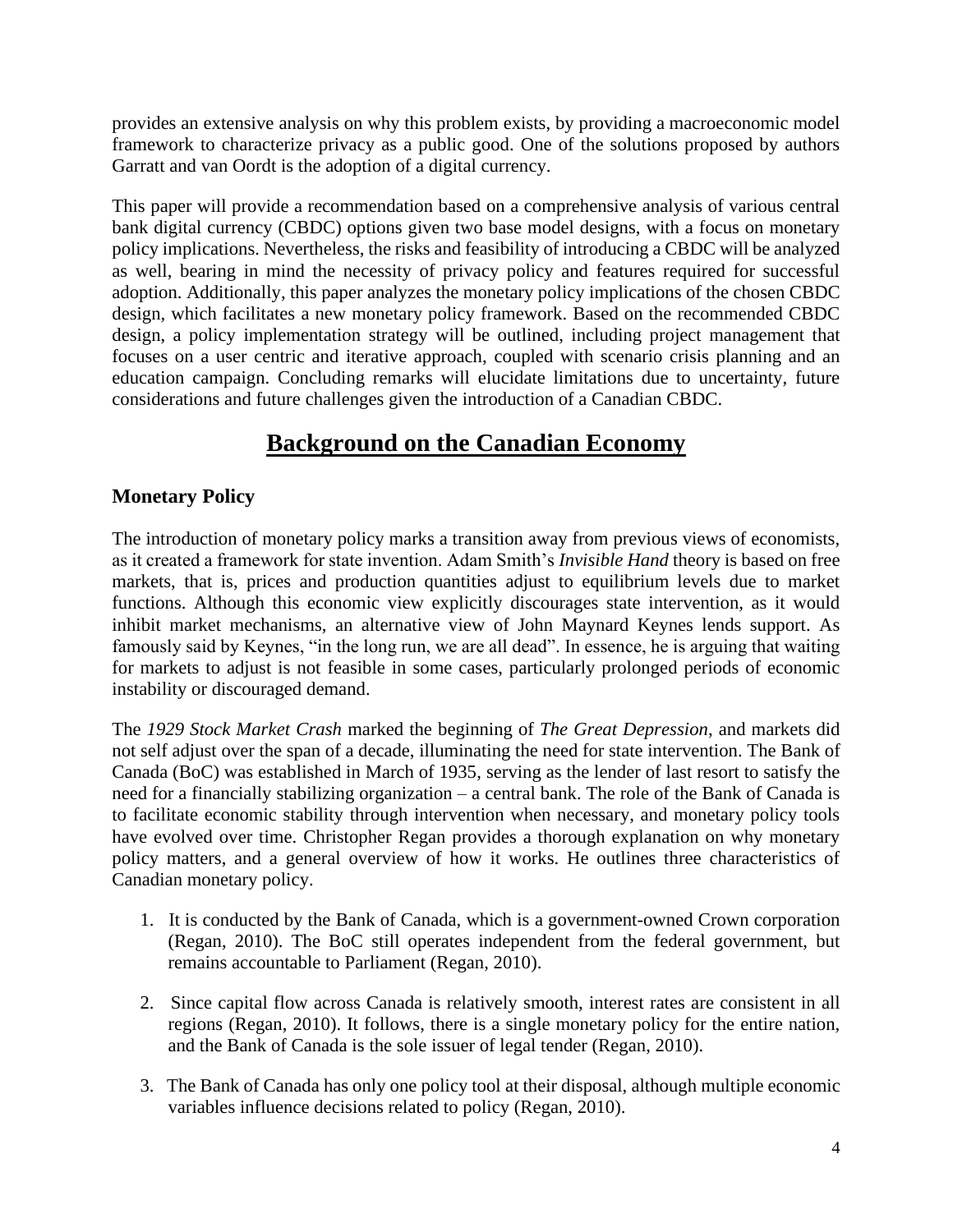The monetary policy tool the Bank of Canada uses to maintain stable prices and achieve economic stability is the *overnight interest rate* target. The *overnight interest rate* is the market-determined rate at which commercial banks lend funds to one another (Regan, 2010). By lowering the target, all interest rates fall. This leads to an increase in demand for credit because the price of loanable funds is relatively cheaper, and commercial banks increase the quantity supplied accordingly (Regan, 2010). Conversely, when the BoC raises the target, interest rates increase, reducing the demand for credit, resulting in a reduction in the quantity of credit supplied by commercial banks (Regan, 2010). It is important to recognize that an increase in the quantity of credit in an economy means an increase in the volume of transactions for goods and services, hence an increase in the demand for money (Regan, 2010). The demand is satisfied by withdrawing bank notes from commercial bank accounts, but when there is a shortage of bank notes, a commercial bank must buy them from the BoC by selling other assets, such as government securities (Regan, 2010). Regan effectively outlines the relationship between the *overnight interest rate* target set by the BoC, and the amount of money circulating in an economy.

As alluded to in the third defining characteristic of monetary policy in Canada, inflation targeting is the focus. Regan argues this is the case for two reasons. Firstly, high inflation damages the economy because costs rise for firms and individuals, resulting in a reduction in purchasing power and real wages (Regan, 2010). Secondly, inflation leads to economic uncertainty, which interferes with market mechanisms as price adjustments no longer explicitly reflect changes in quantity based on scarcity (Regan, 2010). For these reasons, the central bank targets inflation in an economy to protect against the eroding effects of rising prices.

The views of economist Milton Friedman were initially controversial, as he argued monetary policy could only have a sustained influence on the inflation rate in any economy, although other economic variables including real output, unemployment, and investment can be influenced in the short run (Regan, 2010). After the 1970s, empirical evidence emerged, and theoretical reasoning lent support for his claims (Regan, 2010). Experimenting with nominal interest rate adjustment to achieve price stability was used during the 1980's due to volatility in oil prices. Despite the price stabilizing efforts of the central bank, there were still a few recessions in the 80's. Nonetheless, many valuable lessons were learned regarding how monetary policy should be conducted. As a result, the targeting of the *overnight interest rate* was formalized as the objective of the Bank of Canada in 1991, which set the annual inflation target to 2% with a range from 1% to 3% (Regan, 2010).

This positioned Canada to execute monetary policy effectively during the second historic economic downturn – *The Great 08-09 Recession*. During this period, the Bank of Canada lowered nominal interest rates to stimulate aggregate demand and the results proved the monetary policy tool was effective. Through the combination of monetary and fiscal policy, the trajectory of the Canadian economy recovery outperformed the United States in speed and magnitude. It is important to note stimulus was also provided by the government, which was made possible due to the government budget surplus that had been run during times of economic prosperity. Furthermore, the current state of the government budget would prevent such fiscal stimulus, due to the pandemic induced deficit. Consequently, there will be a heavy reliance on the central bank to stimulate aggregate demand through nominal interest rate adjustment in the event of an economic downturn in the future.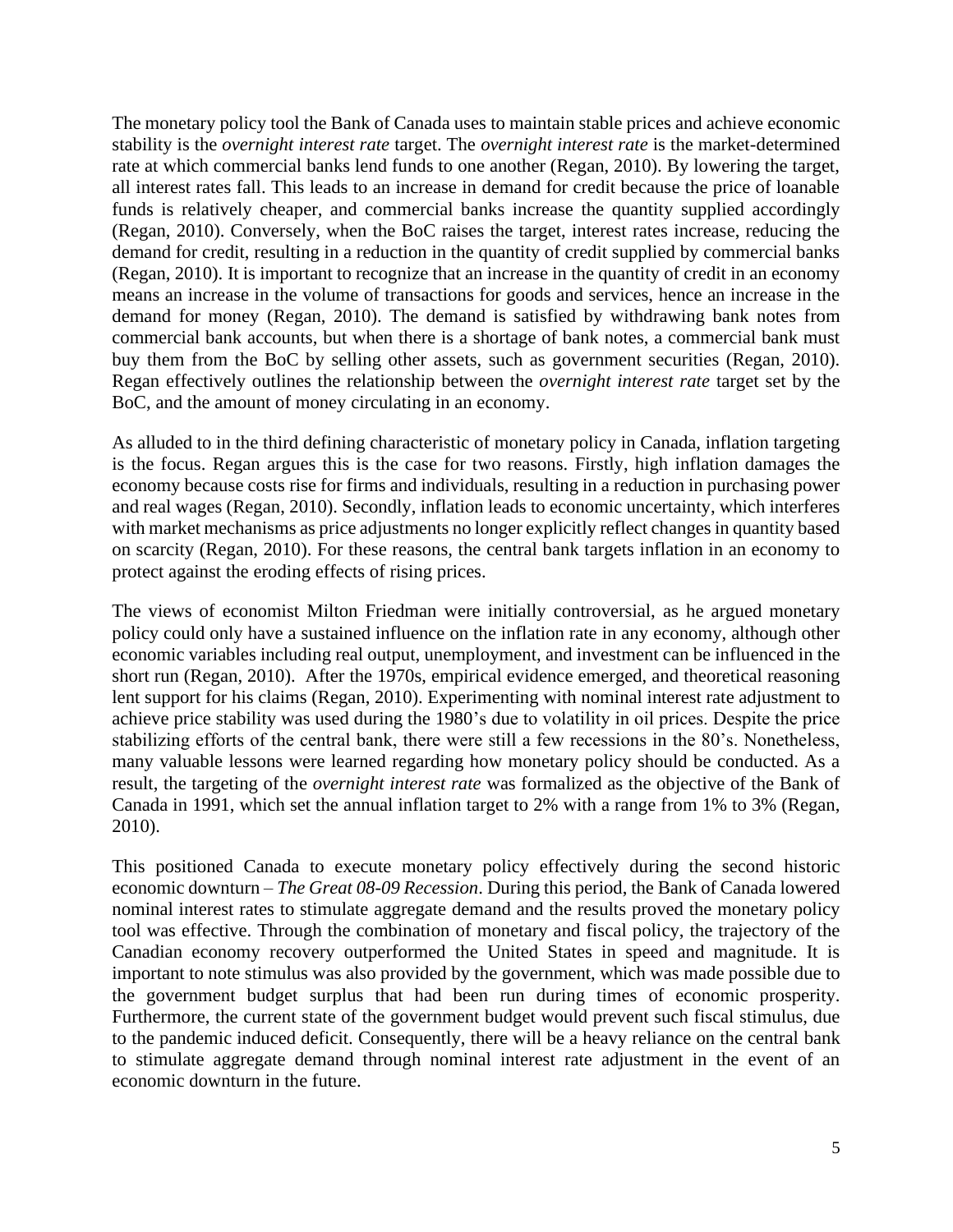Which leads to the context of monetary policy today. Canada currently has record low interest rates, and this is an issue for monetary policy due to the zero lower bound on nominal interest rates. Essentially, the central bank is unable to reduce nominal interest rates below zero because agents would be better off converting funds into cash, where a return of 0% is earned. This negates the fundamental purpose of monetary policy, as it increases the risk of bank runs. The current solution to the zero lower bound on nominal interest rates is quantitative easing (QE). However, this alternative monetary policy tool comes with its own set of downfalls.

# **An Increasingly Digital Economy**

<span id="page-5-0"></span>Similar to the mass adoption of the internet in the early 2000's, the financial markets are experiencing the next phase of technological advancement. Blockchain technology enables increased security and verifiability. These features are particularly attractive in the financial sector, coupled with the emergence of the financial technology (fintech) sector, Canada's digital economy is evolving. The defining characteristic of blockchain technology is the removal of an intermediary role for verification purposes. Decentralized finance (DeFi) is a movement that advocates the removal of the "middle man", due to increased concern regarding big tech companies and the collection/usage of user data. Although the removal of an intermediary is attractive in private sector instances, disadvantages occur when applied on a larger scale. If enough people in an economy decide to use a private form of digital currency, this could weaken the central bank's ability to provide economic stability through monetary policy. On the extreme end, DeFi could displace the role of the central bank entirely, as they are an intermediary, like all banks. Ultimately, the emergence of fintech indicates there is a demand for improved financial services that can be provided through the usage of blockchain technology. Ultimately, Canadians desire secure financial services, and are seeking out technology that aligns with these preferences.

#### <span id="page-5-1"></span>**With Digitization Comes Concerns**

The increased usage of crypto currency and other fintech services also alludes to Canadian preferences for anonymity, due to a growing concern over the collection of user data. The Office of the Privacy Commissioner of Canada provides a 2020-21 survey on privacy related issues in Canada. They reported 89% of Canadians are concerned about their personal information being used, and 88% are somewhat concerned about companies using online information to make crucial decisions about employment, insurance claims and health coverage (Office of the Privacy Commissioner of Canada, 2021). The report also indicates how Canadian views have changed since COVID-19, as nearly half of the survey participants report being more concerned about personal privacy (Office of the Privacy Commissioner of Canada, 2021).

Data privacy concerns are not exclusive to the public, as governments around the world have growing concern about the usage of consumer data by big tech companies. *Meta*, previously known as *Facebook*, planned to issue their own stablecoin – *Diem* (formerly *Libra)*. The project was discontinued in January of 2022, due to concerns of multiple governments regarding the abuse of user data. The Government of Canada published a report on the potential economic impacts of digital technologies and makes the following comment (Policy Horizons Canada, 2019):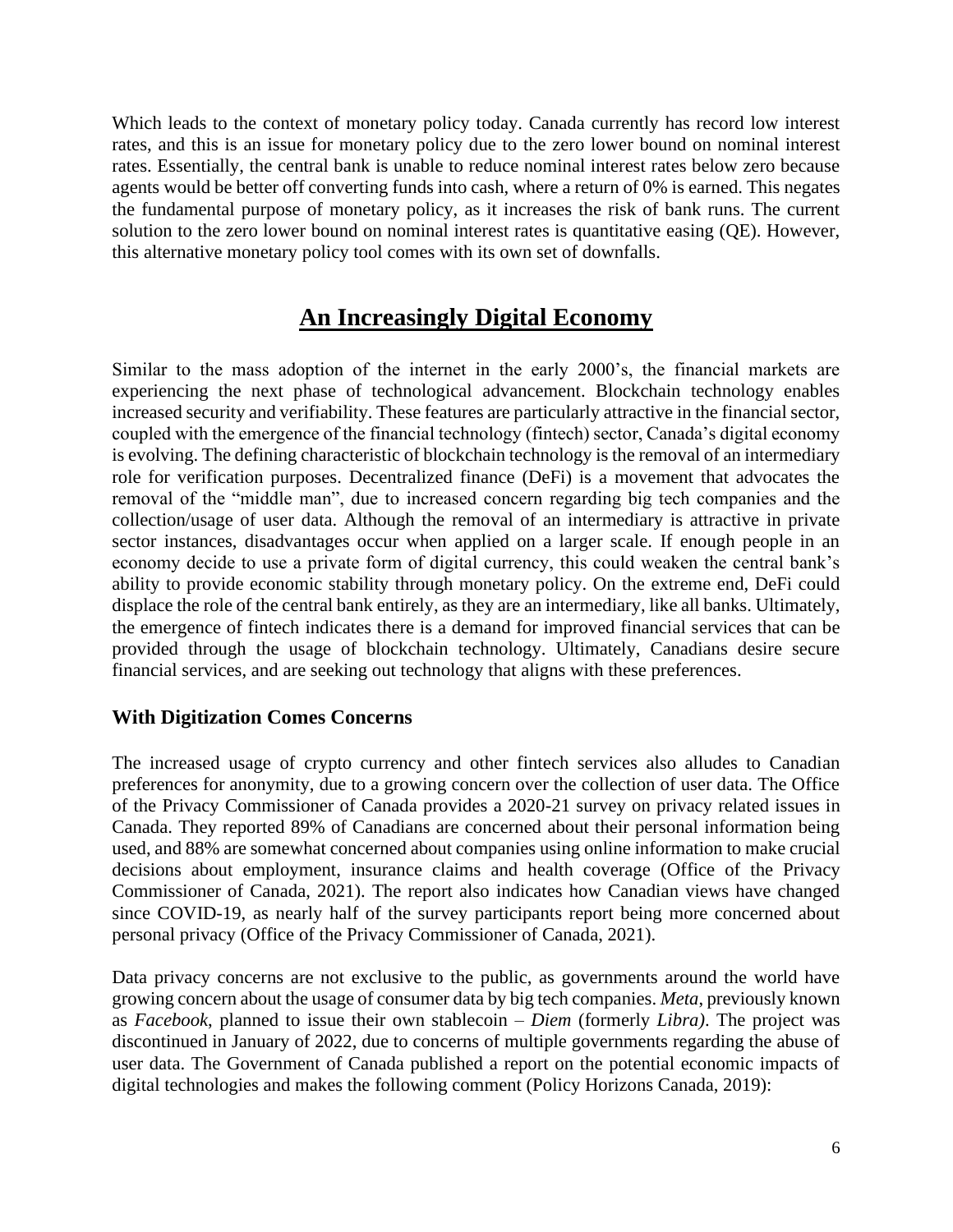"Digital technologies could improve or weaken the robustness of data, reduce or increase uncertainty and volatility of the business cycle and household incomes, and reinforce or challenge basic assumptions of economics. This would reduce the reliability of macroeconomic forecasts, and challenge traditional business and government planning and growth. This, in turn, would weaken macroeconomic policy."

Furthermore, digital technology not only increases privacy concerns, but could potentially reduce the central bank's ability to facilitate economic stability through the usage of monetary policy tools.

## <span id="page-6-0"></span>**The Need for Digital IDs**

Data privacy issues demonstrate the need for a security digital ID system to protect user data. In 2019, the Minister of Finance Advisory Committee on Open Banking recognized millions of Canadians were subjected to screen scraping technology leveraged by applications (Accenture, 2021). Screen scraping refers to the usage of a computer program to copy data from a website. The data collection technique can be used in various ways including banking applications and financial transactions. However, screen scraping can also be used for unethical or controversial purposes, such as tracking the online activities of users and potentially stealing data. After identifying the issue, a report was published by the Standing Committee on Banking, Trade and Commerce in June of 2019 (Accenture, 2021). The report, *What it Means for You*, outlines four recommendations that call for timely changes to modernize the *Personal Information Protection and Electronic Documents Act*, to align with global privacy standards and include "consumer data portability rights" (Accenture, 2021). Lessons can be learned from other open banking jurisdictions, including the EU, the UK and Australia. Consumer data portability rights aim to protect user data, by allowing users to obtain and reuse personal data on their own accord. Additionally, consumer data portability rights prevent user data from being stored by closed platforms that restrict user control and access of content. Evidently, the establishment of clear regulatory guidelines to address digital privacy concerns is needed.

Digital identification products have been increasingly considered because user autonomy over data helps to mitigate digital privacy concerns. Ontario announced their commitment in October 2020, to the development of a secure digital ID, and plan to become the leading digital jurisdiction globally (Accenture, 2021). Industry consultations were set to begin January 2021, but the project was stalled due to a focus on developing COVID-related technologies (Accenture, 2021). Similarly, in 2019, Quebec announced a digital platform roll out over the next five years (Accenture, 2021). The plan outlines various commitments, but most notably, the introduction of digital wallets in Quebec by 2025 (Accenture, 2021). Overall, the adoption of fintech in Canada has created a need for a digital ID system.

### <span id="page-6-1"></span>**Privacy is a Public Good**

The largest consumer concern regarding increased digitization is loss of privacy. The Bank of Canada argues privacy is a public good because it results in price discrimination – a negative externalitive. A public good is one that is non-excludable – as consumption by an individual does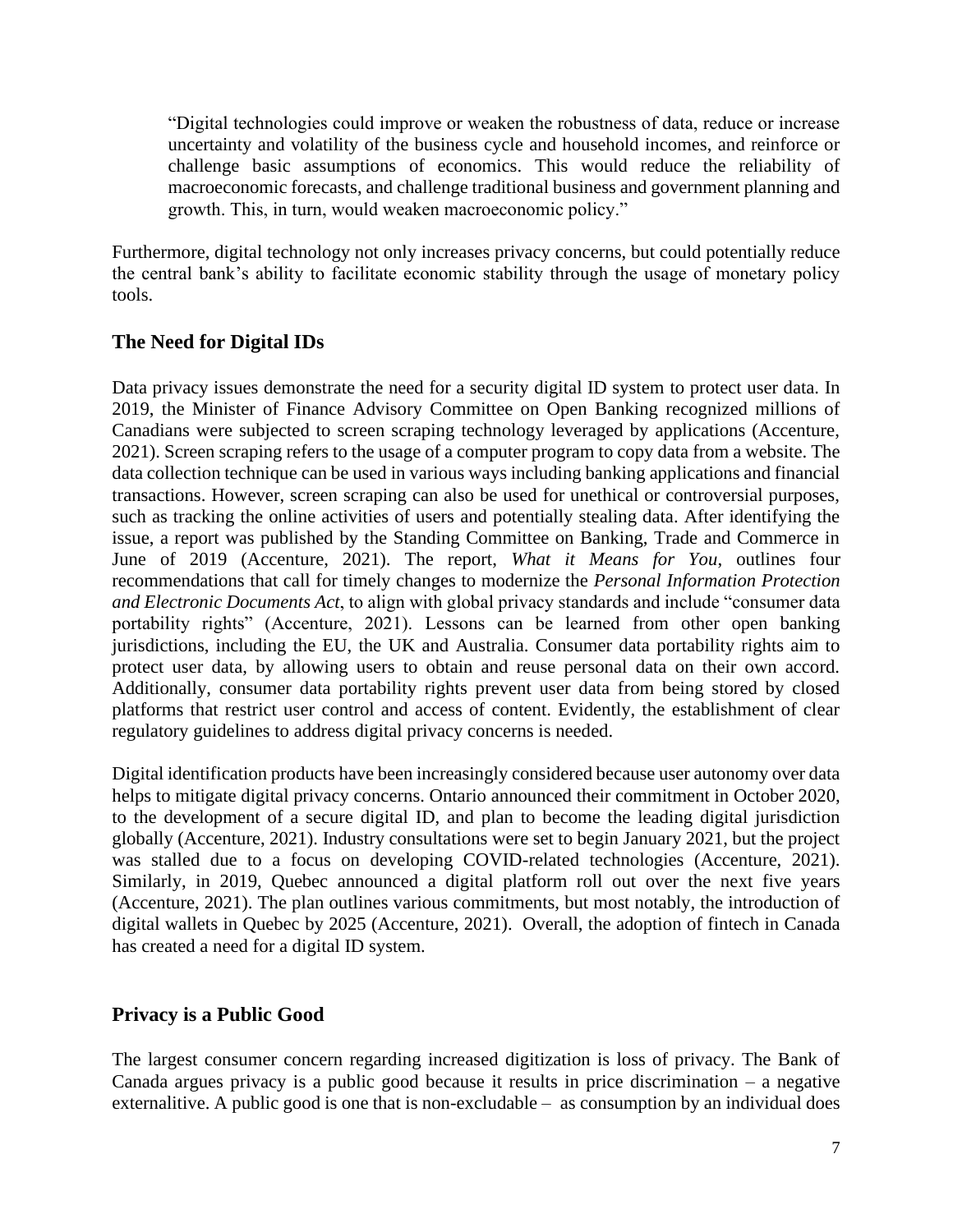not prevent others from benefiting, and nonrival – as consumption by an individual does not reduce the amount available to others.

To illustrate how the data revealed by a customer can be used to price discriminate among future customers, the BoC uses the Over-Lapping Generations Model (OLG) – a one period, three cohort model that includes an equal number of young merchants, middle-aged consumers, and old consumers (Garratt & van Oordt, 2019). Businesses are able to use payment data collected on users, to group consumers and charge a price that maximizes profits, by exploiting consumer surplus (Garratt & van Oordt, 2019). In the model, middle-aged consumers fail to preserve privacy because private costs are less than social costs, since some of the cost is borne by future consumers (Garratt & van Oordt, 2019). Additionally, middle-aged consumers fail to adequately estimate social costs and benefits associated with privacy protection due to the *Privacy* Paradox – privacy preferences are inconsistent with privacy preservation behaviour. This phenomenon explains why digital privacy issues arise, as individuals want more privacy, but fail to take sufficient action to protect their privacy. The overall result is less than socially optimal decisions, and price discrimination leads to a reduction in social welfare in two ways:

#### *1. Unavoidable Errors in Consumer Profiling*

When an error in consumer profiling occurs, a retailer quotes prices higher than the consumer's reservation price – the highest price they are willing to pay for a good or service (Garratt & van Oordt, 2019). Consequently, transactions that would have increased social welfare do not occur, as the individual cannot afford the product (Garratt & van Oordt, 2019). Alternatively, the consumer is hurt if they decide to pay the higher price, as they now have less money to allocate to other goods (Garratt & van Oordt, 2019). Microeconomic theory would characterize this as a lower utility obtained at the optimal bundle, which means the individual is worse off under price discrimination.

#### *2. Reduction in Purchasing Power*

Higher prices result in a lower level of consumption, because an individual can purchase less goods given their budget constraint (Garratt & van Oordt, 2019). Essentially, there is less "bang for their buck". Additionally, the BoC study argues the reduction in purchasing power could act as a disincentive for young agents to earn money (Garratt & van Oordt, 2019). Working, but not being able to purchase many goods is not an ideal situation, and high prices induce such an instance.

Two solutions are proposed to mitigate price discrimination that occurs when agents fail to preserve privacy. The first is the addition of privacy features to private sector payment platforms, and the second is digital cash substitutes that offer privacy similar to cryptocurrencies (Garratt & van Oordt, 2019). The second solution will be examined throughout this study, through the proposal of a central bank digital currency (CBDC).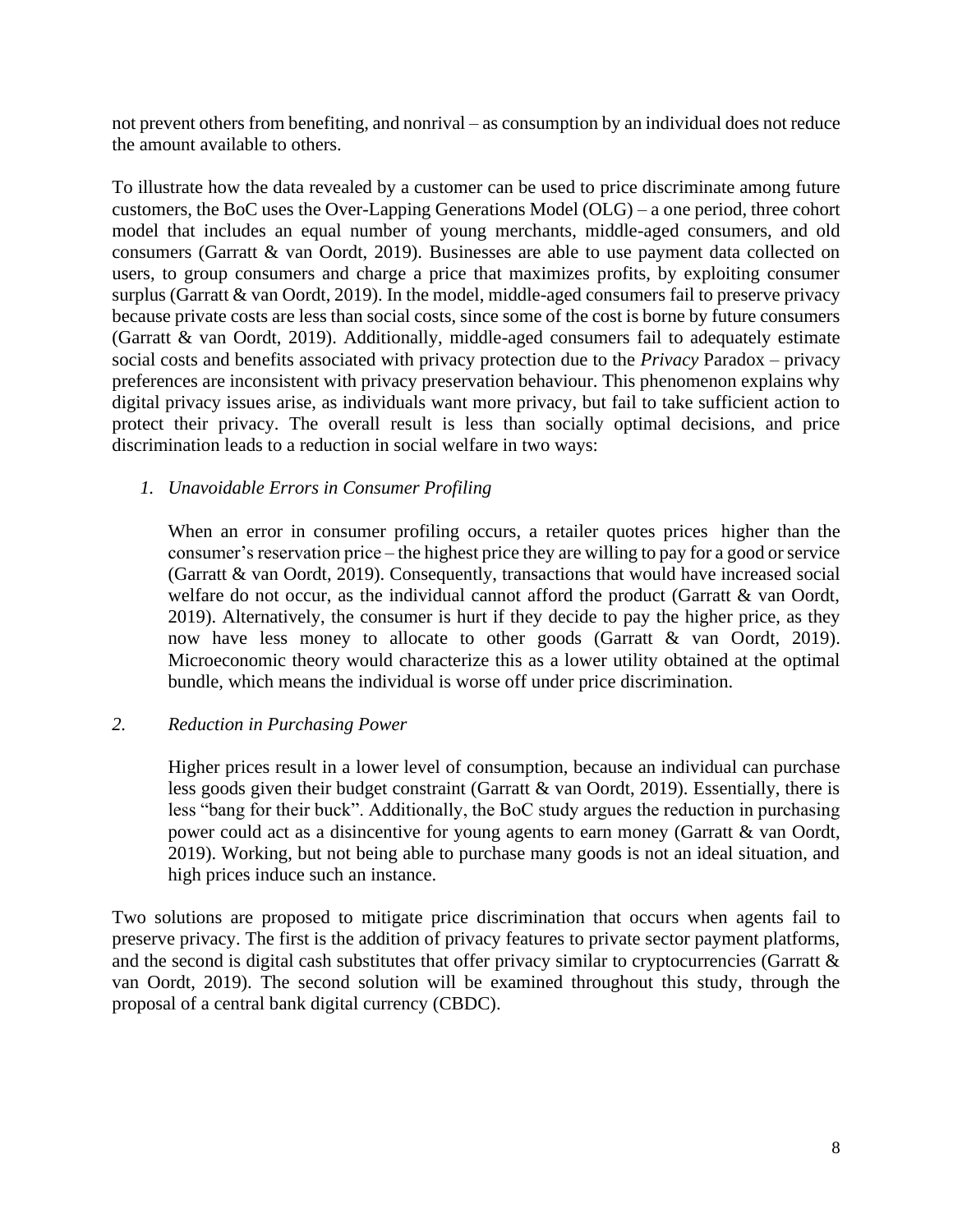# **Central Bank Digital Currency (CBDC) Design**

<span id="page-8-0"></span>Introducing a CBDC could transform monetary policy by providing a costless medium of exchange, a secure store of value, a stable unit of account, and potentially enable true price stability. Although there are many potential benefits associated with adopting a CBDC, there are different types of designs, each providing specific advantages and associated risks. Furthermore, it is not sufficient to simply decide on the adoption of a CBDC. Careful selection of CBDC design is necessary to ensure the desired benefits are attained and nonnegotiable risks are circumvented.

The National Bureau of Economic Research (NBER) extensively outlines the two base models for a CBDC design – token-based and account-based. The token-based approach is comparable to current crypto currencies as it requires the usage of distributed ledger technology (DLT) to verify the chain of ownership and validate transactions (Bordo & Levin, 2017). For this reason, the main benefit associated with the token-based design is the protection of privacy while maintaining financial security and reliability. Conceptually, a token-based system, or more colloquially known as a 'coin-based' system, is analogous to cash. The differentiating factor is only the technology, as instead of a physical loonie, a digital coin circulates electronically. Similar to cash, the central bank determines the supply of CBDC tokens, which is fixed nominally (Bordo & Levin, 2017).

Conversely, the account-based approach is analogous to debit cards, as agents' funds are held electronically in an CDBC account by the central bank (Bordo & Levin, 2017). Moreover, one of the largest differentiating factors between the two designs is agent privacy. The account-based model does not offer the same anonymity associated with DLT. Instead, the central bank maintains an intermediary role by processing each payment by debiting the payer's CBDC account and crediting the payee's CBDC account (Bordo & Levin, 2017).

The difference in technology used in each design also presents contrasting energy requirements which are particularly important with regard to emission reduction and climate change efforts. The mining process needed for a token-based system is extremely energy intensive. The chain of ownership of each token must also be stored, increasing the energy demand even further (Bordo & Levin, 2017). Furthermore, before selecting a CBDC design, it is important to recognize the environmental implications to ensure the new financial system does not contradict and interfere with net-zero emission goals. Additionally, choosing a CBDC design that neglects to incorporate an environmentally conscious component is incompatible with the preferences of Canadians. Furthermore, since a token-based system is energy intensive, this CBDC design is incongruent with sustainable finance and demand for Environment, Social, and Governance (ESG) products in Canada.

An imperative design feature is undoubtedly efficiency, and the token-based system is again less than ideal in this respect. Although DLT offers many benefits in terms of security and reliability, it is much less efficient compared to an account-based system. The primary advantage of an account-based system is that payments are instantaneous and costless (Bordo & Levin, 2017). Nonetheless, it is vital to recognize the initial costs to implement an account-based system are large due to operational, management and transitional costs. Overall, the token-based system offers privacy, but is not environmentally sound, and the account-based system provides an efficient payment process but there is a loss of anonymity.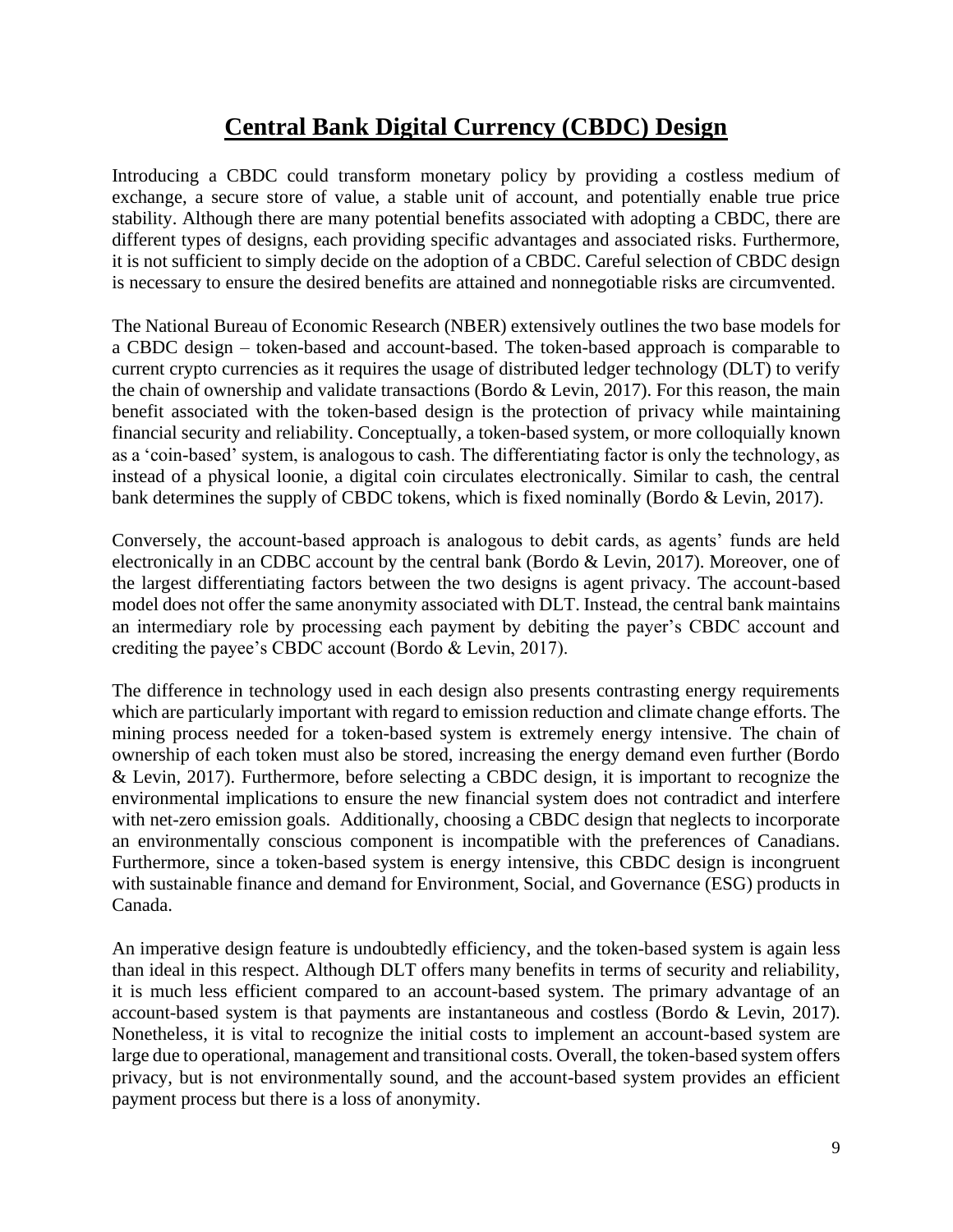A comprehensive comparative analysis of the two CBDC design base models is conducted by the C.D Howe Institute. The authors characterize the differences between a token-based and accountbased system across various dimensions. A token-based system provides robust anonymity, but the cost is an increase in the ease at which money laundering and terrorism financing can occur as well as tax evasion (Kronick & Zelmer, 2021). A study conducted by the Bank of Canada echoes these concerns, as they believe if a CBDC is anonymous, then it could be well-suited for criminal activity, as it would be comparable to cash in nature (Engert &Fung, 2017) Hence, although the benefit of a token-based design is anonymity, the trade off is an additional method to solicit illegal financial activity. The account-based system differs in this respect, as the loss of anonymity may decrease the prevalence of financial crime, as a reduction in privacy acts as a deterrent.

Similarly, although cyber risks exist under both systems, an account-based design can potentially mitigate these risks. The authors note that a token-based system would experience the same risk of theft or loss of cash today, but this risk would not be present under an account-based system (Kronick & Zelmer, 2021). Regarding international payments, the account-based system offers relatively greater ease at which cross border payments are facilitated compared to a token-based system. This is due to central banks being on either side of the payment process, increasing efficiency and trustworthiness (Kronick & Zelmer, 2021). Conversely, a token-based cross-border transaction would require multiple platforms, using different crypto currencies, resulting in a more difficult payment process (Kronick & Zelmer, 2021).

Lastly, the authors note the importance of the broader public policy context when choosing a CDBC design. Due to the lack of anonymity associated with an account-based design, the central bank is privy to better information regarding personal finances of Canadians and businesses in Canada (Kronick & Zelmer, 2021). This is advantageous from a policy perspective as it allows better targeting of monetary policy, however it is controversial as it could potentially weaken the distinct separation of monetary and fiscal policy. Kronick and Zelmer are concerned about whether the central bank could be regulated to execute liquidity operations mandated by the government. They caution that a hybrid type of monetary-fiscal policy would create inferior inflationary control, and eliminate the current independent monetary policy framework (Kronick & Zelmer, 2021). Maintaining distinct monetary and fiscal policy promotes Canadian and foreign investor confidence (Kronick & Zelmer, 2021). These concerns are not present in the token-based system, because the central bank would not have access to such information. Consequently, if separation of monetary and fiscal policy is a preferred element of design, then the token-based system is suitable. Nevertheless, the separation of monetary and fiscal policy as a determined preference does not necessitate a token-based design. Concerns under an account-based design could be mitigated with legislation governing the framework and operations of the central bank, through central bank law (Kiff et al., 2020). Evidentially, there are differing benefits and risks associated with each design, and careful consideration of preferences should be taken into account when deciding which model best fits the specific objectives of a Canadian CBDC.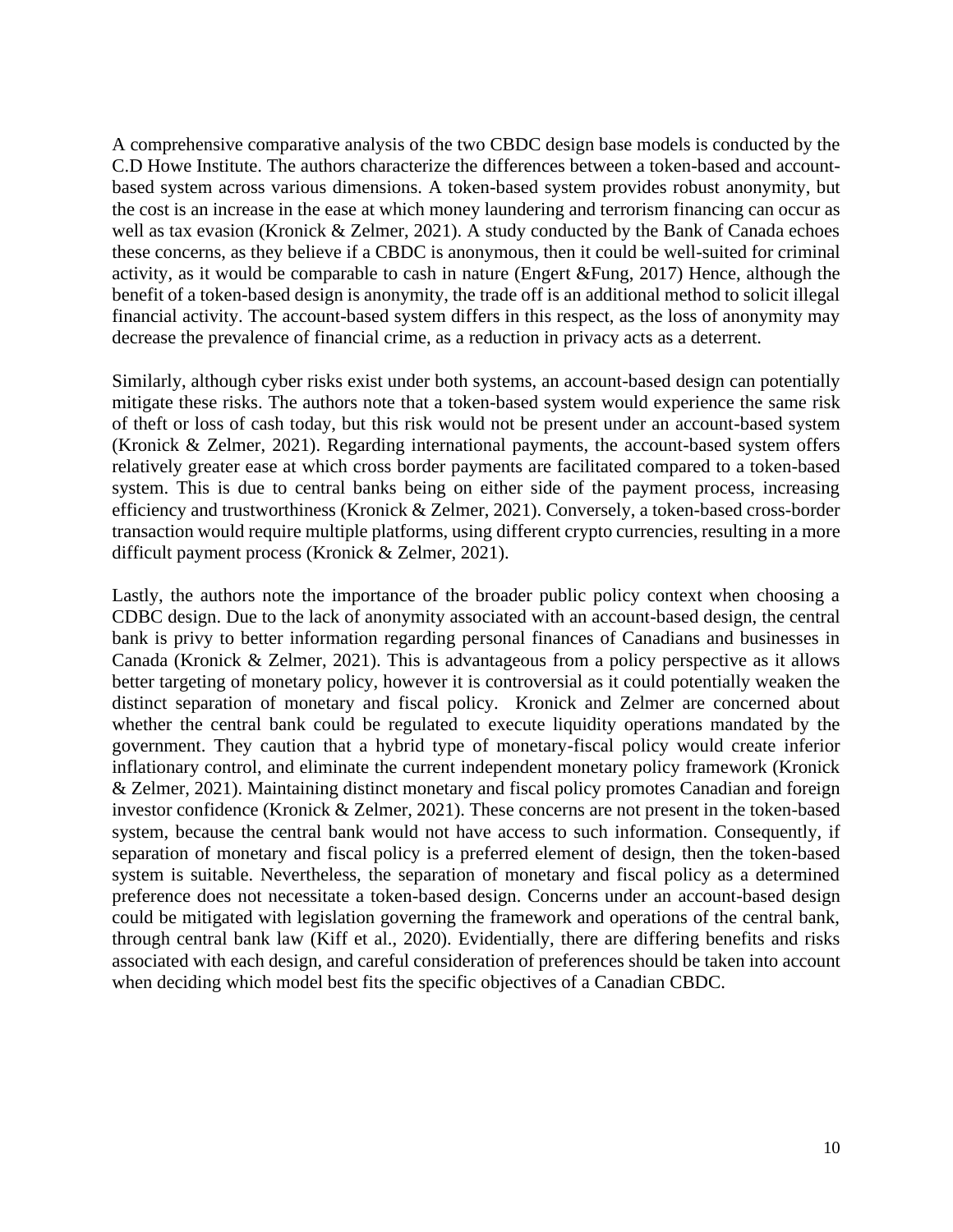# **Risks and Feasibility**

## <span id="page-10-1"></span><span id="page-10-0"></span>**Adoption**

Universal adoption of a CBDC as legal tender is essential to a successful implementation. It is not sufficient for the central bank to simply declare a new legal tender. Instead, the new digital currency should be phased in, so that Canadians can become familiar with the new medium of exchange and choose to adopt a CBDC as their preferred method of payment. The strategy of policy implementation will be examined in later sections. For now, successful Canadian adoption is the priority to assess the feasibility of a CBDC. Worldwide adoption of our selected CBDC design is preferable, however, an international economy analysis is not within the scope of our study. Furthermore, the following analysis looks at the feasibility of introducing a CBDC strictly in the domestic economy context of Canada.

Multiple central banks, which include - Bank of Canada, European Central Bank, Bank of Japan, Sveriges Riksbank, Swiss National Bank, Bank of England, Board of Governors Federal Reserve System, Bank for International Settlements - have compiled information on the necessary components for a successful CBDC adoption. The private sector offers valuable insight on how to implement new payment technologies and maximize user adoption. The takeaways from the analysis of private sector case studies are that a competitive edge against traditional service providers is based on price, efficiency, and accessibility regarding the onboard process (Group of central banks, 2021). There are three primary factors identified that influence the success of adoption.

#### 1. *Focus on user needs*

There is an opportunity to fill the gap of current consumer demand, which is not fulfilled by present payment services (Group of central banks, 2021). This is evident as constantly emerging fintech is able to capture these consumers with cryptocurrencies, stablecoins, non-fungible tokens (NFTs), and more. Essentially, traditional financial institutions are failing to meet user needs. The consequence is 'shadow banking', as unregulated institutions make use of emerging technologies to provide financial services outside the traditional framework. Furthermore, to ensure the successful adoption of a CBDC in Canada, the design and delivery must correspond with these unmet financial service needs and remain consistent with financial preferences and trends. Adoption is facilitated in a CBDC environment that encourages innovation to meet an evolving consumer demand.

#### 2. *Harness network effects*

Adoption of a CBDC presents the classic "chicken and the egg" problem, which exists for all new technologies. Consumers will only use a CBDC if merchants accept it as payment, but merchants will only accept a CBDC as payment if enough consumers want to use it (Group of central banks, 2021). Consequently, network effects must be considered carefully during implementation. Research indicates adoption is more successful in onesided markets, such as person-to-person (P2P) payments (Group of central banks, 2021).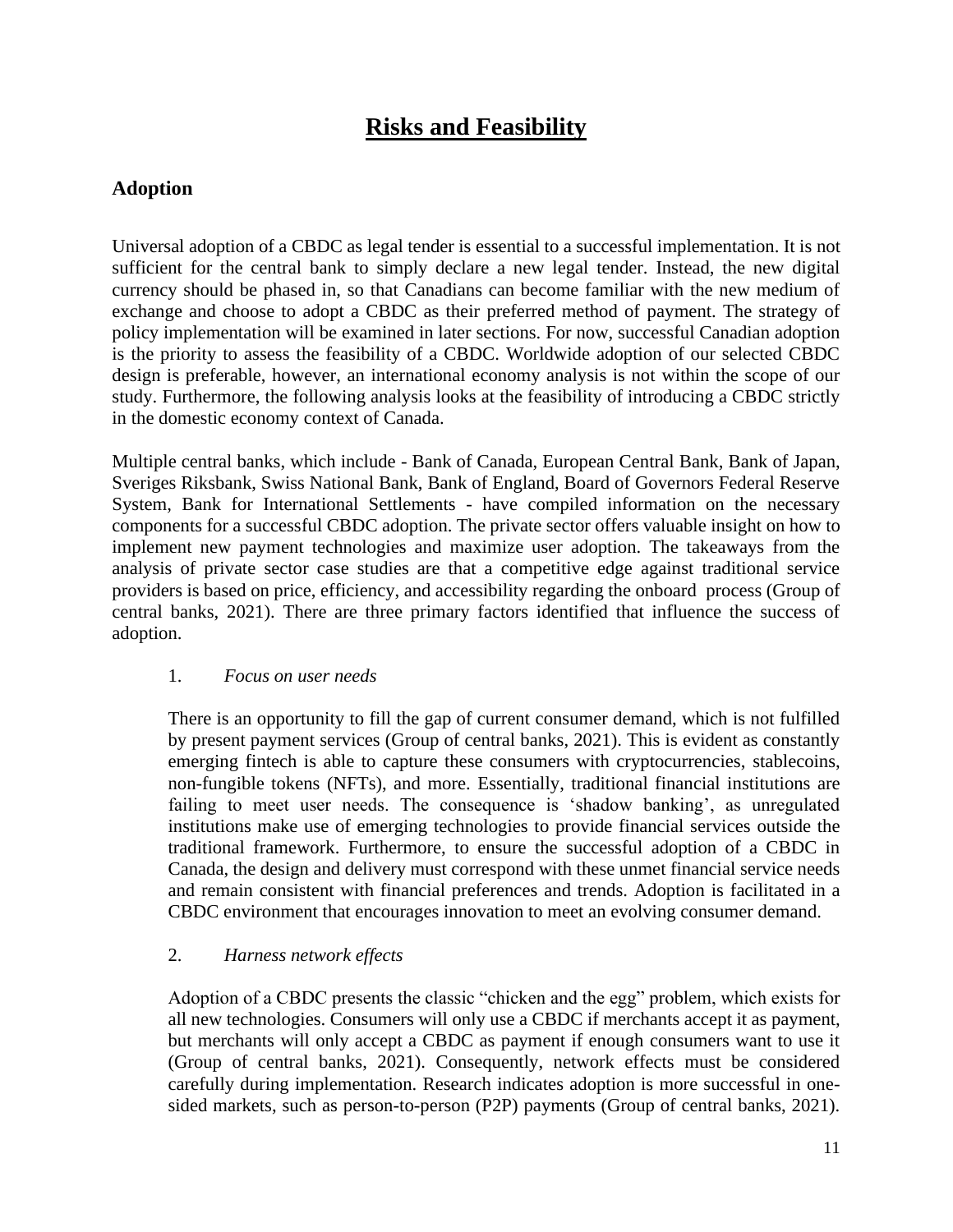To encourage adoption of a CBDC, an emphasis on 'peer to peer' (P2P) functions should be encouraged during the initial stages of implementation. After this stage achieves successful adoption, merchants will then have sufficient incentive to accept CBDC as payment (Group of central banks, 2021). After merchant acceptance, then the compounding effects of a network can be harnessed to achieve successful CBDC adoption.

#### 3. *Use of existing devices or hardware*

An important lesson derived from the study of private sector introductions of payment service technology, is that success was generally in cases where the service was provided via mobile phone applications (Group of central banks, 2021). This corroborates the idea that consumers are more likely to use a CBDC if it is accessible through technology already widely used (Group of central banks, 2021). To increase adoption, the central bank should ensure account set up can be done easily through an app that would hold the CBDC. The usage of existing technology also fosters merchant acceptability because they do not have to purchase any additional hardware.

There are however special cases to consider with regard to the usage of existing devices, as individuals without smartphones or bank accounts would experience greater transitionary frictions. Similarly, merchants with dated technology would be unable to incorporate additional functions for CBDC payment (Group of central banks, 2021). In this case, CBDC payment would have to be enabled through existing infrastructure and networks, by using point of sale (PoS) systems. (Group of central banks, 2021). Although this reduces transitionary frictions, achieving practically instantaneous merchant adoption, this approach is not recommended for the long-term strategy. It would result in dependence on existing networks and infrastructure, blunting adoption of new technologies and negatively impacting competition (Group of central banks, 2021).

To summarize the findings of various central banks, the lessons learned for previous adoption of payment services lend vital insight on how a CBDC can be adopted successfully. It is important to recognize there are significant barriers and frictions in the short-run, which include time consuming account opening processes, and difficulty finding places where CBDC can be spent (Group of central banks, 2021). Nonetheless, there are strategies the government can utilize to increase universal adoption. Regarding the minimization of transitionary frictions from consumer to merchant adoption, interoperability will play a fundamental role (Group of central banks, 2021). This means synergy of technology and devices used to perform CBDC payments is necessary to successfully achieve adoption.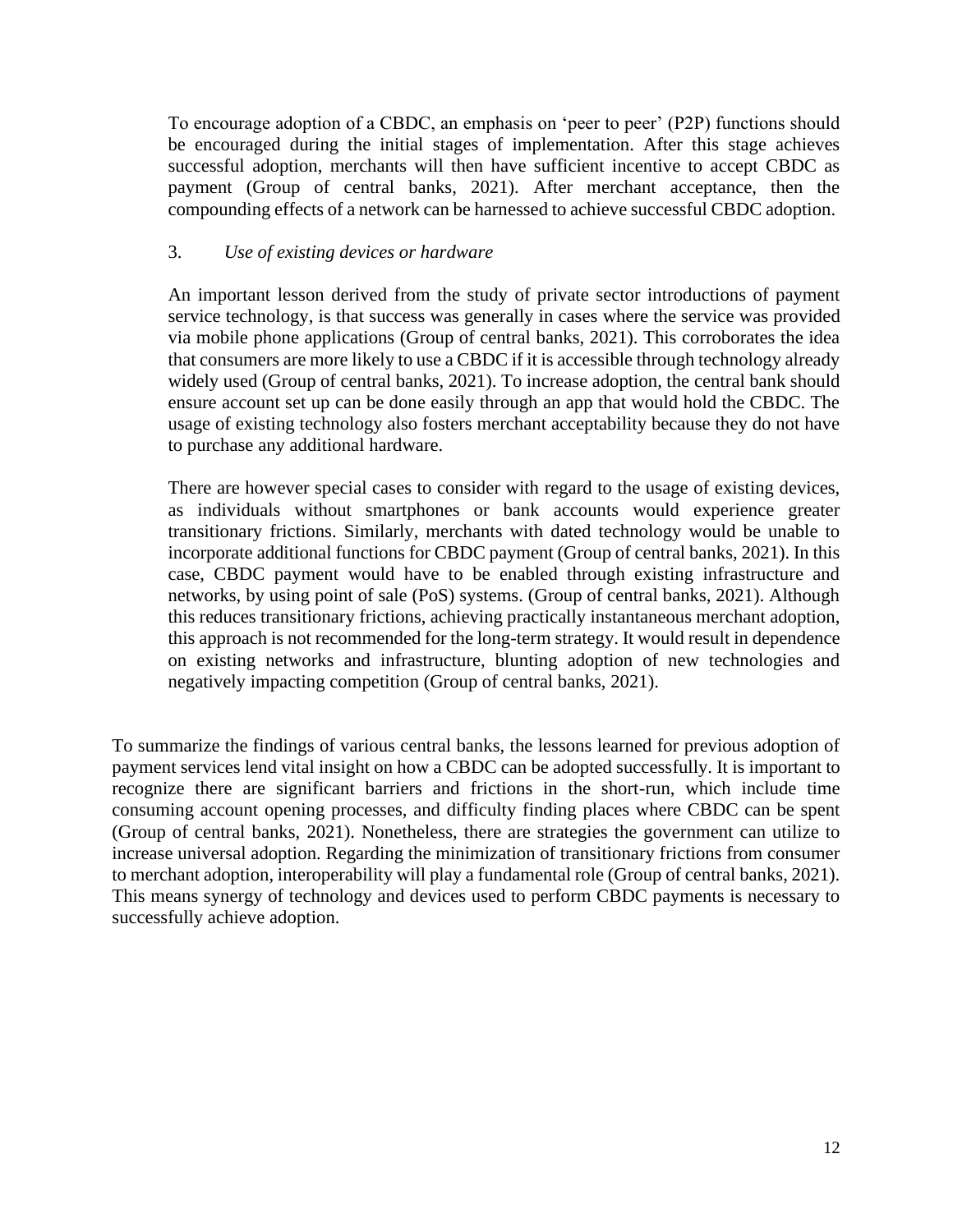### <span id="page-12-0"></span>**Current Digital Privacy Policy Framework**

There are currently two pieces of legislation that aim to alleviate digital privacy concerns. The first is the *Personal Information Protection and Electronic Documents Act (PIPEDA)*. The Office of the Privacy Commissioner of Canada (OPC) provides an overview of *PIPEDA*. The purpose of the act is to ensure consent is obtained from an individual before the collection, use or disclosure of personal information (OPC, 2019). Additionally, *PIPEDA* enables the right to access personal information held by an organization, and the right to challenge the accuracy of the information held (OPC, 2019).

The usage of information is not without bounds, as personal data may only be used for the purpose for which it was collected (OPC, 2019). If an organization intends to use personal information outside of these bounds, then additional consent for the specific purpose must be obtained (OPC, 2019).

The *PIPEDA* applies to private-sector organizations in Canada, specifically those that collect, use, or disclose personal information during *commercial activity* (OPC, 2019). As defined by law, *commercial activity* refers to any particular transaction, act, or conduct, in addition to regular course of conduct, including selling, bartering, leasing of donors, membership or fundraising lists (OPC, 2019). Regarding provincial jurisdictional differences across Canada, *PIPEDA* applies to all information that crosses borders (OPC, 2019). Consistency in digital privacy policy across provinces and territories is essential to successful CBDC introduction. This legislation is relevant to the creation of a CBDC because banks fall under federally regulated organizations. It follows, the central bank is subject to the *PIPEDA*, and is also listed under the *Privacy Act*, the second piece of legislation relevant to digital privacy policy.

The *Privacy Act* is distinct from *PIPEDA*, as the laws set out privacy rights for federal government organizations, with regard to the collection, usage and disclosure of personal information. This act also applies to Crown corporations, hence the Bank of Canada is subject to these laws. The Office of the Privacy Commissioner of Canada outlines five areas of data privacy concern, and the corresponding requirements.

- 1. **Collection** Only personal information directly related to the operations of a government institution's program or activity can be collected.
- 2. **Use –** Consent is necessary for data usage, and only applicable unless additional consent is provided, for the following uses:
	- The purpose for which the data was collected, or consistent with the purpose.
	- Other specifically identified purposes listed in the *Privacy Act* sections 7(b) and 8(2)
- 3. **Accuracy –** Government institutions are required to take reasonable steps to ensure personal information used is accurate, complete and up-to-date.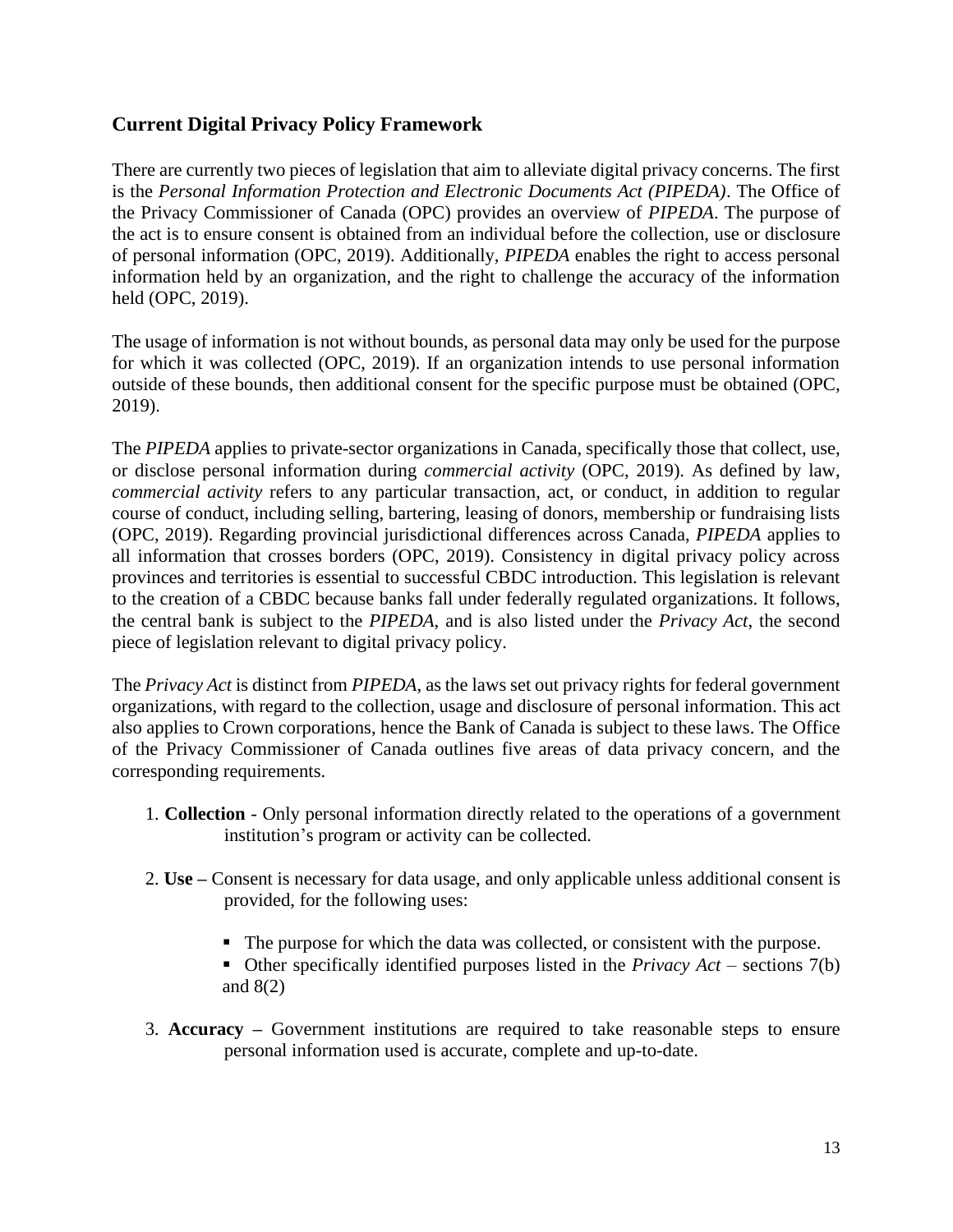- 4. **Retention -** Personal information used for administrative purposes must be retained for a minimum of two years (unless you consent to its disposal).
- 5. **Disclosure -** Personal information under the control of a government institution cannot be disclosed without consent. The following exceptions apply:
	- Disclosure is authorized in federal legislation.
	- To comply with subpoenas, warrants or orders of a court or other bodies with authority to compel information.
	- When disclosure clearly benefits the individual.
	- When public interest in outweighs invasion of privacy.

Given the current privacy legislative framework, the issuance of a CBDC would require considerable revisions to account for the loss of anonymity associated with an account-based design. Daniel Therrien, the Privacy Commissioner of Canada, provides valuable insight to address these risks and the feasibility. During the International Association of Privacy Professionals (IAPP) Canada Privacy Symposium in 2021, Therrien gave a speech on the future of privacy law reform in Canada. He emphasizes three elements needed under a Consent Model, which are relevant to the introduction of a CBDC.

#### *Rights-Based Framework*

Therrien argues future privacy law should be based on the principle that privacy is a human right (OPC, 2021). As such, he posits reform to the *Privacy Act*, specifically to include a clause stating the following to maintain privacy as a human right.

"Protecting an individual's human dignity, personal autonomy, and self-determination."

#### *Alignment of Public and Private Principles*

The first element leads to the second, as clear rules must be laid out for public-private relationships (OPC, 2021). Therrien draws on examples to illustrate the need for alignment of public and private principles. The RCMP used Clearview AI technology to match photographs of people using more than 3 billion images from data scraped without authorization (OPC, 2021). The incident resulted in billions of people ending up in a police line up. Therrien states this is a clear example of mass surveillance, therefore, it is a violation of *PIPEDA*. The case sheds light on risks associated with an account based CBDC, as the central bank will be privy to sensitive information regarding financial data and transactions. It is imperative a similar situation does not occur, and the necessary reforms must be put in place to minimize the risk.

The second example Therrien discusses is also relevant to CBDC data concerns. He recounts an issue with Statistics Canada, as they had collected credit information on millions of Canadians and wanted to collect more financial transaction and account balance data from private sector companies (OPC, 2021). He believes these initiatives were privacy-invasive, however, due to the inadequacy of federal law at the time, the situation was not managed effectively as the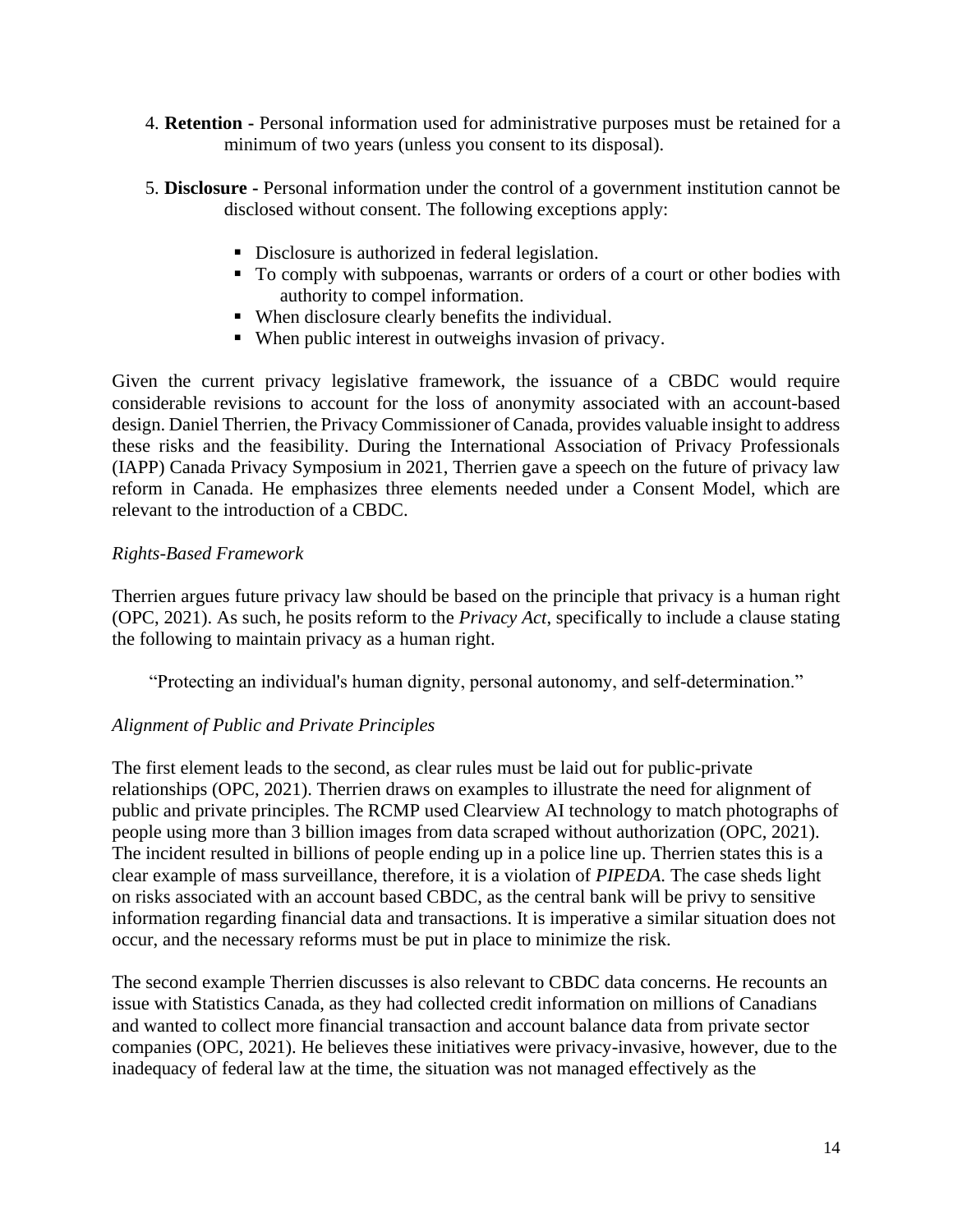investigation found no legal violations (OPC, 2021). This case reiterates the need for updated privacy policy to prevent misuse of data by public and private institutions. .

#### *Interoperability – Internationally and Domestically*

On an international level, Therrien claims data that supports trade must be able to cross borders without infringing on the rights and values shared by international partners (OPC, 2021). International consistency of data rights and privacy policy is necessary if Canada transitions to a CBDC. This alludes to the need for clear international and domestic digital privacy policy standards for both token-based and account-based CBDC designs. It is necessary to reassure Canadians that personal information is subject to the same protection outside of Canada (OPC, 2021). Which leads to the final remark made by Therrien that is relevant to the introduction of a CBDC. The fragmentation of digital privacy laws across Canada poses an issue (OPC, 2021). He acknowledges this is not uncommon for a federal state, but the aim should be for substantial similarity across provincial borders(OPC, 2021). Furthermore, this claim reasserts the need for consistency in legislation across the nation to ensure CBDC user data is protected equally.

The IAPP Canada Privacy Symposium for 2022 will be held May 26-27 in Toronto. Considering the speech given by Therrien proves to be substantially relevant to CBDC risks and feasibility, close attention should be paid to remarks made at this year's conference. It must also be noted that central bank law and monetary law may require amendments, but are currently beyond the scope of this paper. Additionally, research indicates privacy reform may currently be a barrier to CBDC implementation. Nonetheless, our team believes the introduction of a digital ID system would curb the need for such legislative reform, as it would provide personal data autonomy and data protection. With awareness of the risks associated with adoption and digital privacy policy, a continuation of CBDC design analysis will follow, discussing CBDC options and focusing on the monetary policy implications for each.

# **Options**

<span id="page-14-0"></span>A primary benefit a CBDC provides is a secure store of value. This feature refers to the change in the nominal value of funds in a CBDC account overtime. There are, however, multiple options that can influence the store of value. The selected option will be incorporated in the overall design. The National Bureau of Economic Research (NBER) presents three potential options to determine the store of value of a CBDC – constant nominal value, stable real value, and interest bearing (Bordo & Levin, 2017). Understanding how each store of value option for a CBDC interacts with monetary policy is imperative.

#### <span id="page-14-1"></span>*Constant Nominal Value*

This option would make a CBDC similar to paper currency, as the value would not be subjected to change over time. For this reason, CBDC accounts would remain distinct from reserves of commercial banks that are held by the central bank because these funds usually are interest-bearing (Bordo & Levin, 2017). The monetary policy implications are notable, as households would have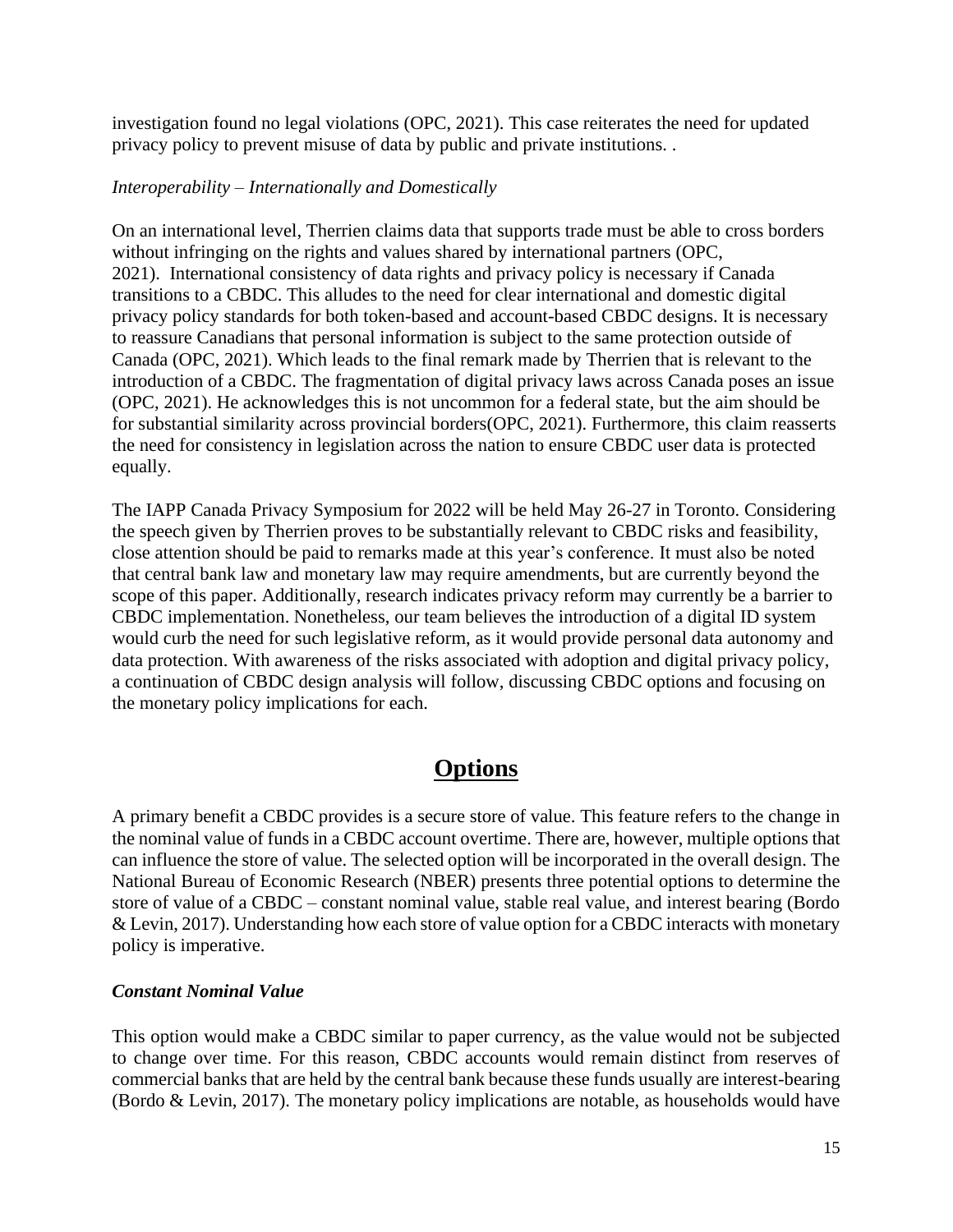an incentive to reduce the quantity of funds in a CBDC account when nominal interest rates are positive, resulting in the total value of CBDC to remain limited (Bordo & Levin, 2017). Additionally, monetary policy would function in virtually the same manner as today, with the central bank maintaining the ability to adjust short-run nominal interest rates.Consequently, the zero-bound on nominal interest rates would remain an issue as agents would convert funds to CBDC where zero interest is earned, which limits the central bank's ability to reduce nominal interest rates below zero. This presents a challenge during cases of deflation or economic downturns because the central bank would require additional stimulus tools such as quantitative easing (QE). The alternative is fiscal stimulus by increasing government spending to stimulate aggregate demand and increase the price level to target (Bordo & Levin, 2017). However, this is not ideal, and the central bank should hold sole responsibility over price stability and inflationary control.

#### <span id="page-15-0"></span>*Stable Real Value*

The option requires funds to be indexed to previous changes in price level to effectively preserve the value. This approach captures the "tabular standard" proposed by Jevons (1875) and Marshall (1877) and the "compensated dollar" of Fisher (1913) (Bordo & Levin, 2017). Although the rationale for indexing currency was advantageous under the gold standard when price levels were volatile, the support for this option is weak if the primary goal of monetary policy is to maintain price stability. Indexing is notably problematic in instances of economic downturns and when real interest rates fall below zero (Bordo & Levin, 2017). During these times, agents would again have incentive to convert funds to CBDC's, as it bears a real interest rate of zero. Consequently, this option induces a zero lower bound on *real interest rates,* presenting a much more severe constraint on monetary policy compared to a lower bound on nominal rates (Bordo & Levin, 2017). The central bank would be excessively dependent on QE or fiscal policy to increase aggregate demand under these circumstances. It may be the case that fiscal policy actually ends up bearing responsibility for stimulating economic recovery and restoring price stability (Bordo & Levin, 2017). For this reason, this option is unappealing, as it diminishes the role of the central bank in maintaining price stability through monetary policy.

#### <span id="page-15-1"></span>*Interest Bearing*

All CBDC funds would bear a nominal interest rate, independent of whether the funds belong to an individual, firm, or financial institution. The option captures the theory proposed by Friedman (1960), who argued an efficient monetary system of government issued money should bear the same interest as other risk-free assets (Bordo & Levin, 2017). One benefit of an interest bearing CBDC is it fosters competitiveness in the banking system. The interest paid on CBDC would generally be positive in the case of economic growth and relatively stable prices. However, in the event of an economic downturn, when there is downward pressure on price levels, a CBDC would be able to reduce interest rates to stimulate economic recovery and facilitate price stability (Bordo & Levin, 2017). Understanding how monetary policy functions presently, positions the benefits of this option to be fully appreciated.

The current constraint on the central bank's ability to lower nominal interest rates below zero in response to severe negative economic shocks is attributed to paper currency. Since this form of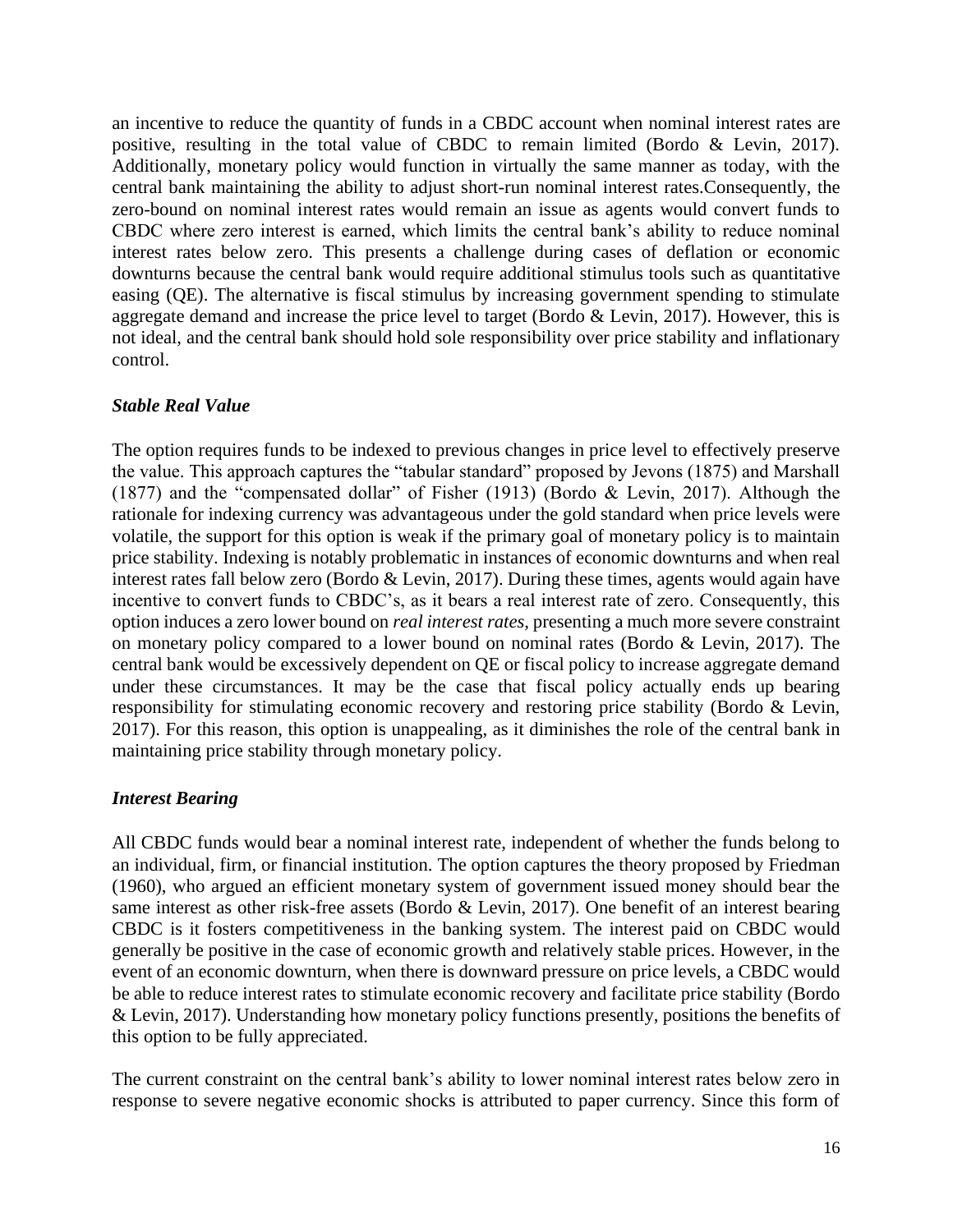currency earns zero interest, it becomes an attractive store of value if nominal interest rates are negative. For this reason, if the central bank currently reduces nominal interest rates excessively, then the likelihood of a bank run is worrisome. Agents would increasingly prefer to hold funds in cash to protect against the store of value erosion.

The aforementioned constraint on monetary policy is eliminated under an interest bearing CBDC, when fees apply to transfers between cash and CBDC, as it deters conversion (Bordo & Levin, 2017). By imposing a fee on large or frequent transfers, this effectively creates a "wedge", making it unprofitable for agents or investors to convert funds into cash during periods of negative nominal interest rates (Bordo & Levin, 2017). Consequently, the previous lower bound on nominal interest rates is removed. This is the largest downfall of current monetary policy, as it significantly limits the fundamental tool of the central bank. Under this option, interest rates on a CBDC would serve as the primary monetary policy tool, successfully omitting the need for alternative methods or reliance on fiscal stimulus to provide price stability (Bordo & Levin, 2017). Additionally, the current lower bound on nominal interest rates is the reason for the targeted inflation level of 2%, as it serves as a buffer that allows the central bank to reduce nominal interest rates when aggregate demand is depressed. The most compelling argument for the interest bearing option is under this design there would be no need for an inflationary buffer. As a consequence, not only would a CBDC provide a store of value, but it would also preserve purchasing power over time. Such a revolutionary transformation of currency is not exclusively beneficial to monetary policy, but to society as a whole.

An interest bearing CBDC ultimately enables *symmetric monetary policy*, as the central bank is able to adjust nominal interest rates upwards and downwards without limit (Murray, 2019). As previously stated, this type of monetary policy would support financial stability through the preservation of purchasing power.

### <span id="page-16-0"></span>**Account-based Options**

The account-based design requires additional consideration, as there are multiple options to build on this base model. The BoC provides research on three different account-based designs – *cashonly scheme, CBDC-only scheme*, and *co-existence scheme*. Hence, it is not enough to simply choose an account-based design. The specific scheme of the design must also be determined. Each scheme is analyzed by the BoC in the context of monetary policy, to see how each CBDC accountbased design would interact with inflationary control measures.

Results provided by the Bank of Canada indicate the *co-existence scheme* may result in lower welfare compared to the absolute schemes, either only cash or only CBDC (Mohammad & Davoodalhosseini, 2018). The reduction in welfare is attributed to possibly constrained monetary policy capability under a *co-existence scheme*. If the objective of a CBDC design is to improve current monetary policy tools, then this should be taken into consideration.

Although initially the account-based, *co-existence scheme* appears suboptimal relative to the absolute scheme, a more rigorous analysis of the co-existence option is required before making such a definitive claim. The BoC models each scenario and arrives at the following conclusion.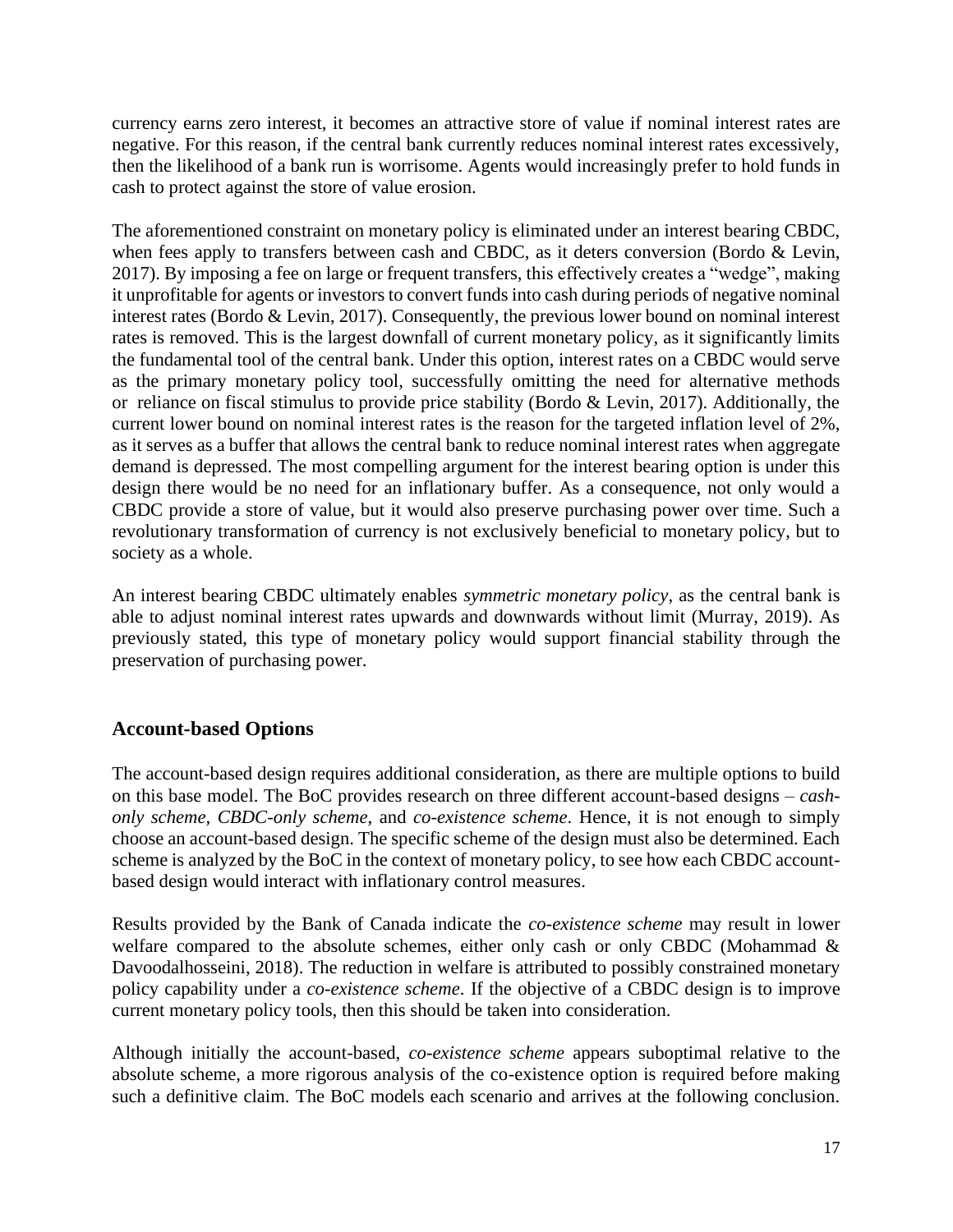The results of a *co-existence scheme* vary depending on the substitutability between the two mediums of exchange (Mohammad & Davoodalhosseini, 2018). Additionally, the carrying cost of a CBDC relative to cash influences the result (Mohammad & Davoodalhosseini, 2018). The carrying cost of a CBDC is characterized as the loss of anonymity associated with usage. Given the two factors that impact results, the following scenarios occur under an account-based system with the co-existence option.

#### **Perfect Substitutes in a Co-Existence Scheme**

When cash and CBDC are perfect substitutes and the carrying costs of CBDC are sufficiently small relative to cash, then CBDC is exclusively used (Mohammad & Davoodalhosseini, 2018). However, if the carrying cost of CBDC is sufficiently large relative to cash, then only cash is used (Mohammad & Davoodalhosseini, 2018). Under these two scenarios, the co-existence system fails due to perfect substitutability between the two mediums of exchange. Similarly, even if the carrying cost of the CBDC is intermediate, cash still may be used because agents seek to evade taxation by avoiding CBDC usage (Mohammad & Davoodalhosseini, 2018). The primary issue with all of these scenarios is that the interest bearing gains of a CBDC are not realized when cash and CBDC are perfect substitutes. In this case, the account-based option would have to be the *CBDC-only scheme* to ensure the usage of CBDC and obtain the monetary benefits of an interest bearing CBDC. However, this option is associated with large transitional frictions and operational costs. Even more concerning, such an extreme option is likely to hinder adoption.

#### **Imperfect Substitutes in a Co-Existence Scheme**

<span id="page-17-0"></span>If cash and CBDC are not perfect substitutes, then the *co-existence scheme* may be optimal (Mohammad & Davoodalhosseini, 2018). Furthermore, research on the substitutability between the two mediums of exchange is imperative to deciding which option to incorporate in the chosen CBDC design.

These conclusions illuminate the importance of understanding substitutability when designing a CBDC. Additionally, results provide motivation for the reduction of carrying costs. This could be achieved through digital privacy policy measures and by introducing a secure digital ID system to be coupled with a CBDC account.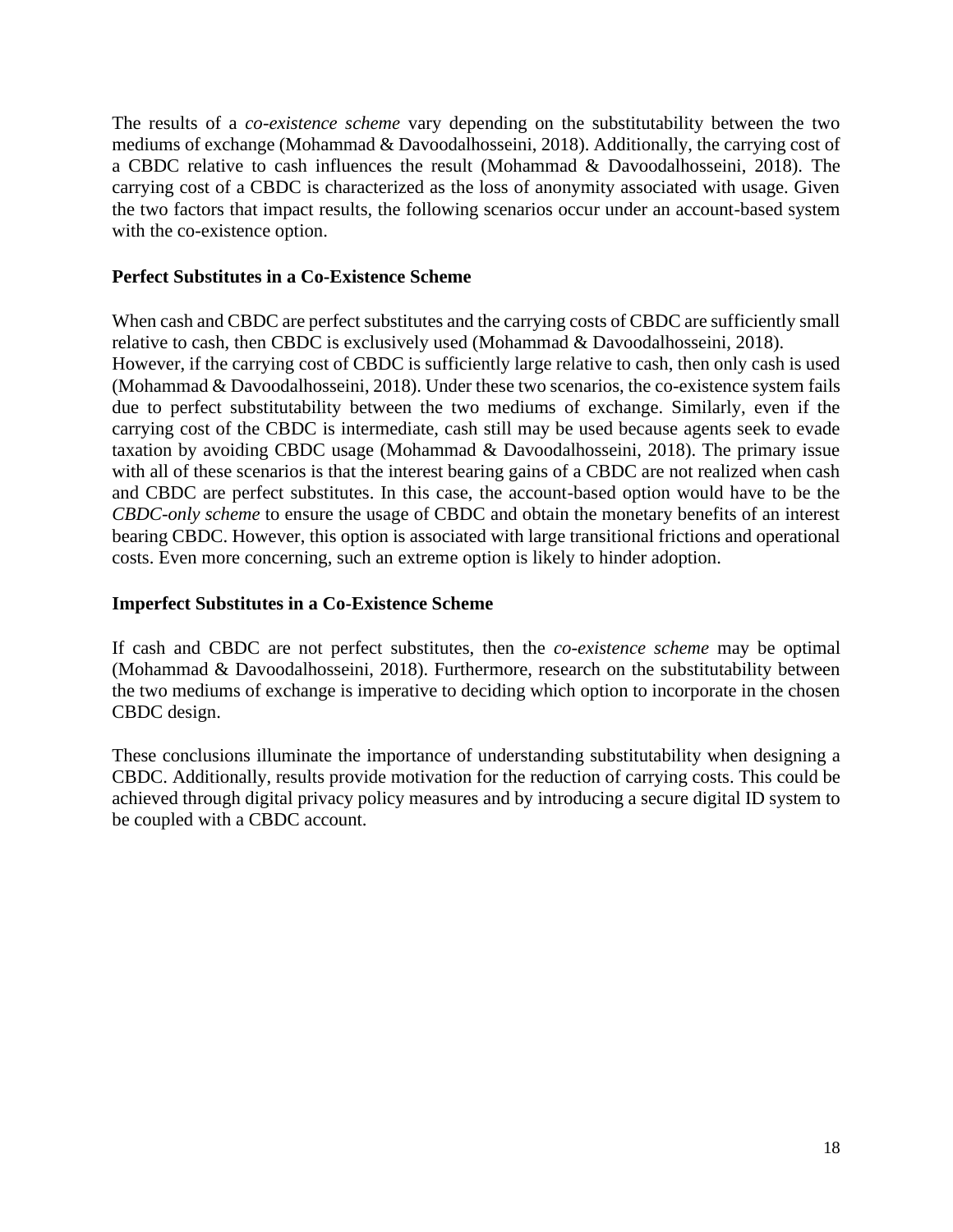# **Recommendation**

<span id="page-18-0"></span>Based on the careful analysis of different designs and options, with consideration of carrying costs and substitutability, by understanding the explicit monetary policy implication associated with each variation, we recommend the following design – An account-based system, with an interest bearing CBDC, under a co-existence scheme where a fee is imposed on *large* and *frequent* transfers. As mentioned in the options section, this design element is necessary to deter *large* and *frequent* transfers from CBDC to cash during times of low nominal interest rates, to ensure protection against bank runs. Additionally, it is important to recognize transfer fees are only applied to *frequent* and *large* transfers, to effectively gain the benefits associated with the fee component, without hindering adoption. Users should still have a choice to convert mediums of exchange with ease, but within the necessary boundaries to maintain financial stability. Further analysis and research will need to be conducted on what *frequent* and *large* are specifically defined as in the CBDC context, to establish clear metrics and set standards to be implemented. These metrics and standards will need to be presented in an accessible way, with full transparency, to make certain Canadians understand the implications and rules of transfer fees.

We will refer to this design as "*AICEF*" to stand for a CBDC that is:

**A**ccount-based **I**nterest bearing **C**o-**E**xistence scheme **Fee** driven

Our chosen design maximizes the potential monetary policy benefits a CBDC offers, by removing the zero-bound limit on nominal interest rates, allowing for symmetric monetary policy. This CBDC design enhances the tools of the central bank, and positions the Bank of Canada to effectively facilitate price stability and stimulate the economy in times of distress. Additionally, our recommended design provides a digital currency with a secure store of value and preserves purchasing power over time. We make this recommendation wit

h full recognition of the concerns regarding the loss of anonymity. For this reason, we recommend this CBDC design to be combined with both comprehensive digital privacy policy and the establishment of a secure digital ID system to protect the privacy of Canadians. Our CBDC design aims to capture the monetary policy benefits that enable overall economic stability while maintaining user privacy.

*AICEF* is also recommended because it aligns with Canadian sustainable finance preferences. It is important that all new public policies are environmentally sound to complement national and global climate change mitigation efforts.

The central bank will continue to play an instrumental and critical role in international transactions. It is essential Canada provides a trustworthy and secure currency in the global market, while evolving to incorporate technological innovations.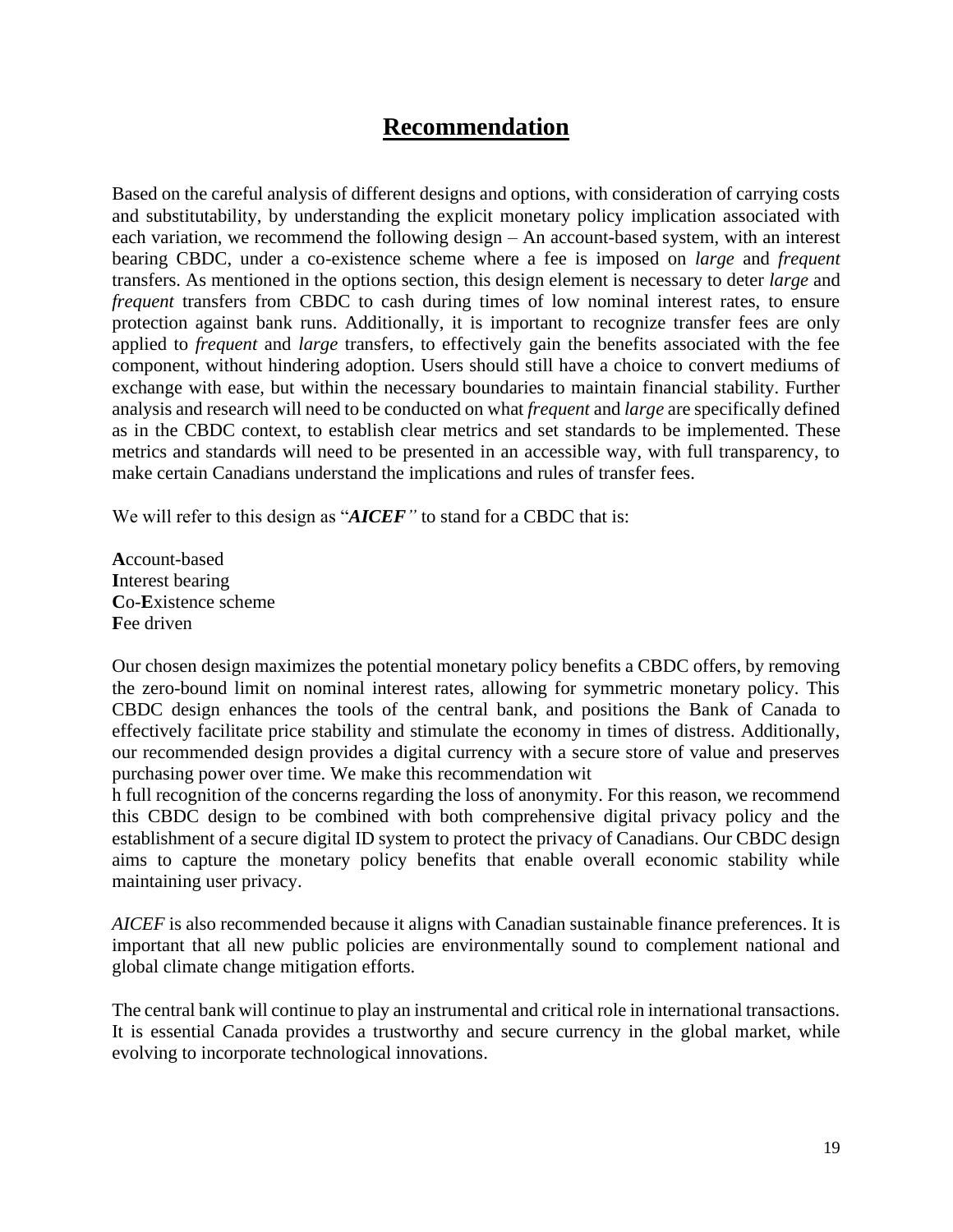Lastly, our design is sensitive to how Canadians will feel during a time of major monetary reform. For this reason, we have ensured cash is still a viable option for agents, to cushion the transition and allow Canadians to exercise their choice regarding medium of exchange usage. We hope over time, Canadians will see for themselves the benefits a digital currency provides for all, and choose *AICEF* as their primary currency.

## **Monetary Policy Implications**

#### <span id="page-19-0"></span>**A New Framework – Price level targeting**

As previously stated, *AICEF* will transform monetary policy, with this comes a new monetary policy framework. Instead of inflationary targeting, the central bank will engage in price level targeting. Hence, the establishment of a specific *price level targeting rule*, which would not involve the CBDC interest rate explicitly (Bordo & Levin, 2017). The targeting rule allows for an optimal-control strategy for short-run management of tradeoffs between price stability and other macroeconomic variable stability (Bordo & Levin, 2017). The authors from the NBER report caution against this method, on the basis that a clear understanding of monetary transmission mechanisms is imperative. Essentially the dynamic relationship between setting the policy rate and the effect on the behaviour of prices and real economic activity is needed. Additionally, the impact of rapid developments in automation and fintech should be considered and they are likely to increase uncertainty about monetary transmission mechanisms.

An alternative approach recommended requires the central bank to frame policy strategy in terms of a *simple benchmark rule* (Bordo & Levin, 2017). This method is analogous to the Taylor Rule, but is a price stabilizing tool instead of an inflationary control tool. It is essentially a benchmark for adjusting real interest rates according to fluctuations in prices and overall economic activity (Bordo & Levin, 2017). The following expresses the Taylor rule, as modelled by NBER:

$$
it = \tilde{\pi}t + rt * + \alpha(\tilde{p}t - p*) + \beta(pt - p*) + \delta(yt - yt*)
$$

- $\bullet$  *i<sub>t</sub>* is the interest rate on *AICEF*
- $\bullet$   $p_t$  denotes the price level
- $p^*$  is the target price level
- $\tilde{p}_t$  represents the "core" measure of the price level, it is smoothed to removed transitionary fluctuations in volatile components
- $\tilde{\pi}_t$  is the core inflation rate
- $\bullet$   $r_t^*$  denote the equilibrium real interest rate
- $(y_t y_t^*)$  is the output gap the deviation of real GDP for its potential level

Note the interest rate should respond more to the core measure of price level than fluctuations in the price index –  $(\alpha > \beta > 0)$ . Additionally, authors believe the interest rate should respond to the movements in the output gap  $(\delta > 0)$ .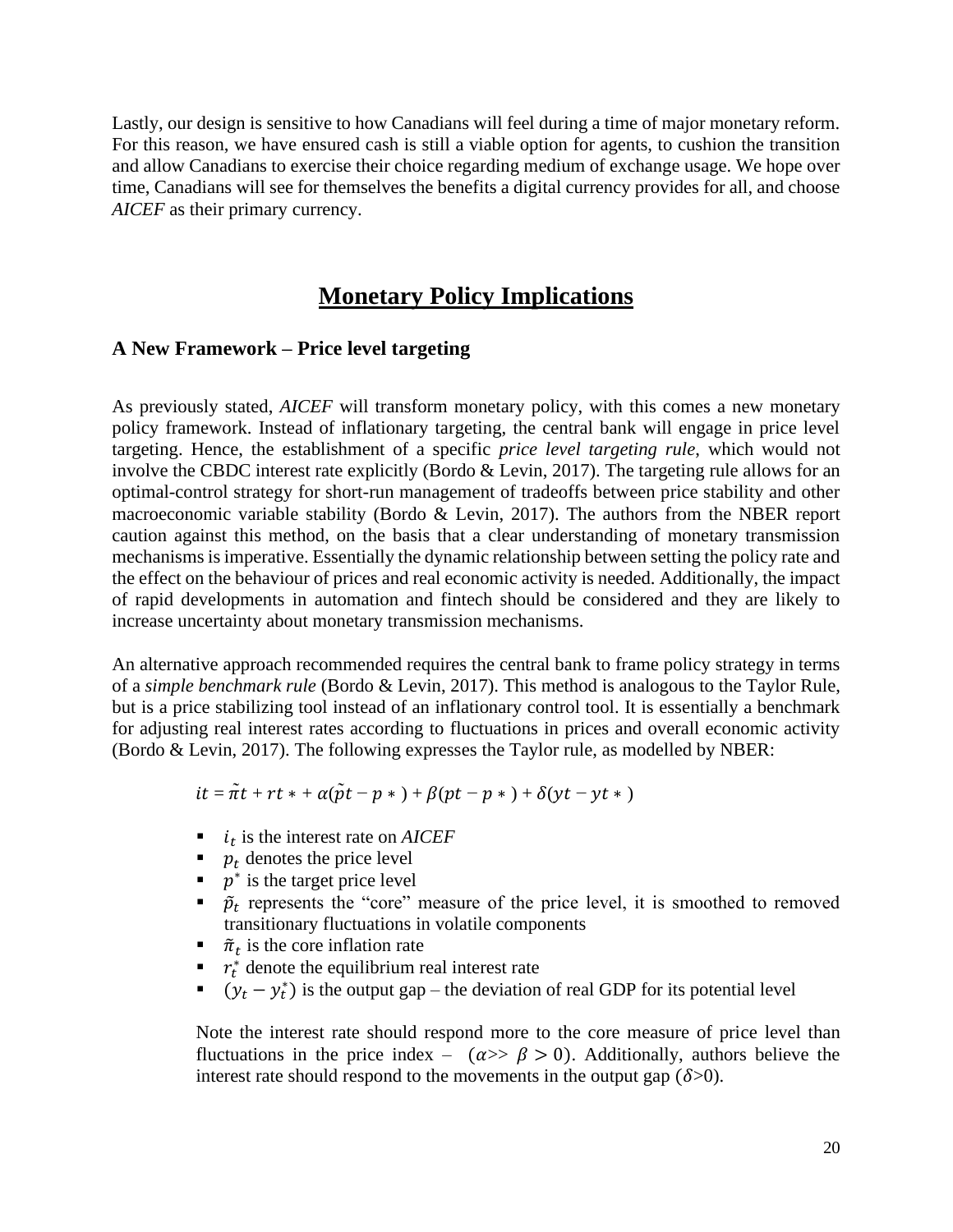#### <span id="page-20-0"></span>**A New Monetary Policy Tool – Velocity of money**

The technology associated with the introduction of a CBDC will allow the central bank to potentially influence the velocity of money. The velocity of money refers to the number of times the average dollar is used to purchase finished goods and services in the given time period. Currently, the central bank is unable to control the velocity of money, however, due to the traceability of an account-based CBDC, this may provide the necessary mechanisms to effect the velocity of money through monetary policy. The Quantity Theory of Money (QTM) identity is based on nominal GDP equality that enhances our understanding of changes in price level, or inflation.

$$
M * V = P * Y
$$

- $\blacksquare$  *M* refers the supply of money in the domestic economy
- $\bullet$  *V* denotes the velocity of money
- $\blacksquare$   $\blacksquare$  is the price level of finished goods and services in the domestic economy
- represents all finished goods and services produced and sold in the domestic economy, hence it is real GDP

The right side represents the actions of buyers in the domestic economy, while the left side of the identity models the seller's actions in the domestic economy. When real GDP (Y) is multiplied by the price level P, the result is nominal GDP. Similarly, when the money supply (M) is multiplied by the velocity of money, nominal GDP is also calculated, thus the identity holds. Because on either side of the identity the variables are multiplied, this means that a change in one variable must be accompanied by a proportional change in a variable on the other side, all else equal.

In the long run, output and the velocity of money are assumed to be relatively stable. Monetary policy functions based on this assumption, as it must be true that a change in the money supply must be combined with an equal change in price level. It is for this reason the central bank can influence price levels through adjustments of the money supply. However, if the issuance of a CBDC allows the central bank to formulate tools to influence the velocity of money, then they would be able to affect the price level through an alternative approach. Essentially, if our CBDC design enables the central bank to control the velocity of money, then alternative inflationary tool will be at their disposal.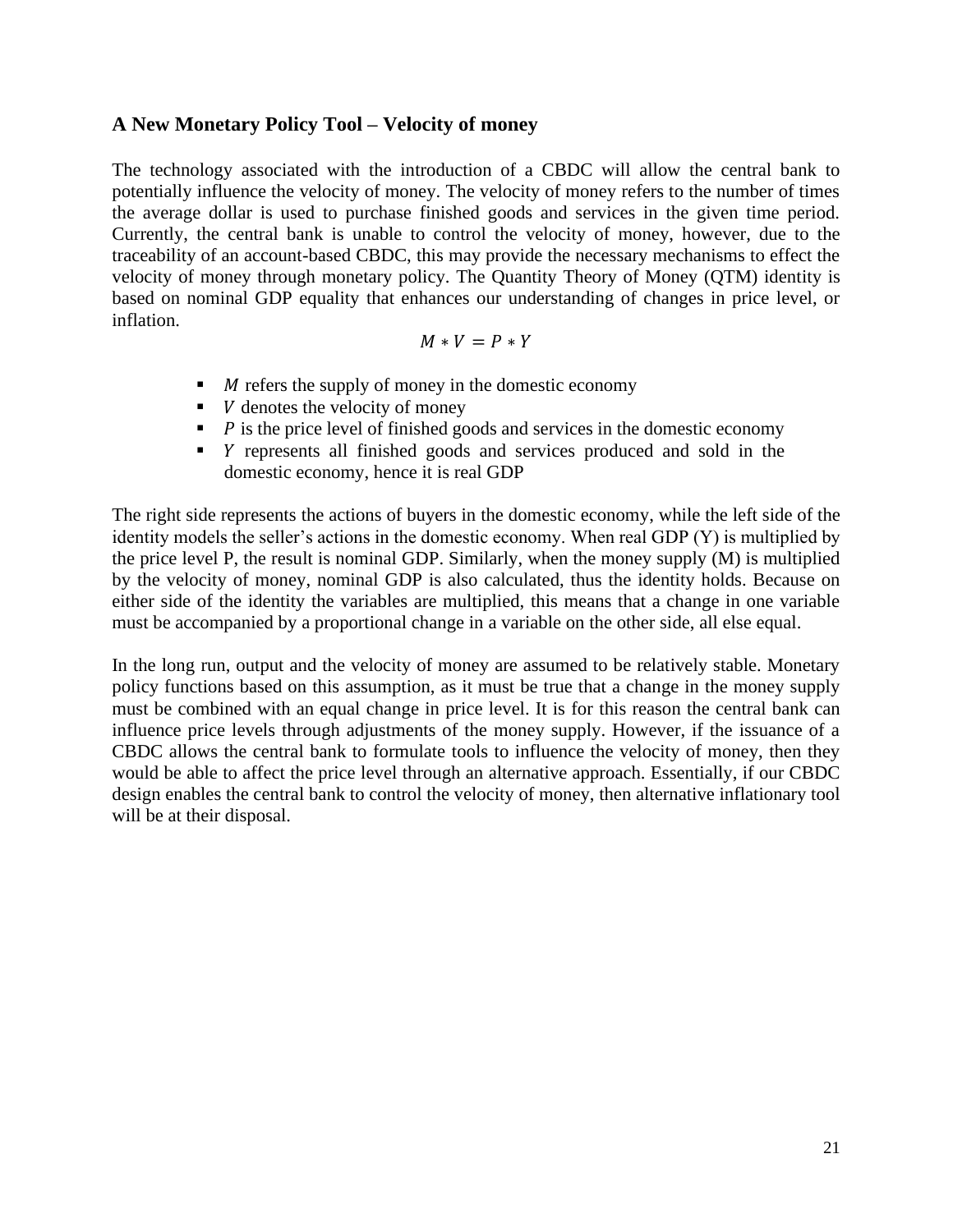# **Policy Implementation Strategy**

### <span id="page-21-1"></span><span id="page-21-0"></span>**Incentivizing Adoption**

The design of *AICEF* allows for CBDC usage to be phased into the Canadian economy. The internationally collaborative report on "*Central bank digital currencies: user needs and adoption"*, published in September 2021, emphasizes a new payment service that requires both consumer adoption and merchant acceptance. The report notes the role public sector authorities play in the usage of CBDC (groups of central banks, 2021). To avoid friction, the initial phase of the *AICEF* launch would focus on increasing the likelihood of consumer usage. To achieve this goal, the government can incentivize adoption in the following three ways (groups of central banks, 2021):

- **1. Issuing social benefits and transfers in** *AICEF*
- **2. Allowing public employees to receive salaries in** *AICEF*
- **3. Allow consumers to pay taxes in** *AICEF*

By incorporating these methods in the implementation strategy, the government can foster consumer adoption. The next phase would focus on achieving merchant acceptance by ensuring current systems are up to date with the latest technology needed to integrate *AICEF* payments into their business model.

A more rigorous policy implementation strategy would include legislation that sets a minimum level of *AICEF* acceptance in certain jurisdictions, including taxation, healthcare providers and pharmacies (groups of central banks, 2021). This would ensure customers in these jurisdictions could use *AICEF* to purchase essential goods and services. Nonetheless, we recognize this is an austere approach, which some jurisdictions may interpret as overreaching and would be against forcing private businesses to accept *AICEF* (groups of central banks, 2021). With this in mind, we still present the option, as elements may be incorporated in some jurisdictions that are welcoming of the strategy.

### <span id="page-21-2"></span>**Project Management**

Before implementation, a clear framework regarding data collection is crucial to success. Performance indicators, expected outcomes and corresponding target variables must be identified to clearly determine success criteria. The desired frequency of data collection should also be considered. In addition, the key players in the delivery network include the following – the Bank of Canada, other relevant public agencies, financial sector representatives, and the general public who will function as the 'users' (Kiff et al., 2020).

We recognize the maximization of user adoption and ability to test design features in a relatively controlled environment is critical for the successful implementation of a CBDC. For this reason, our project management strategy will include the roll out of multiple and distinct pilots, which require two fundamental components.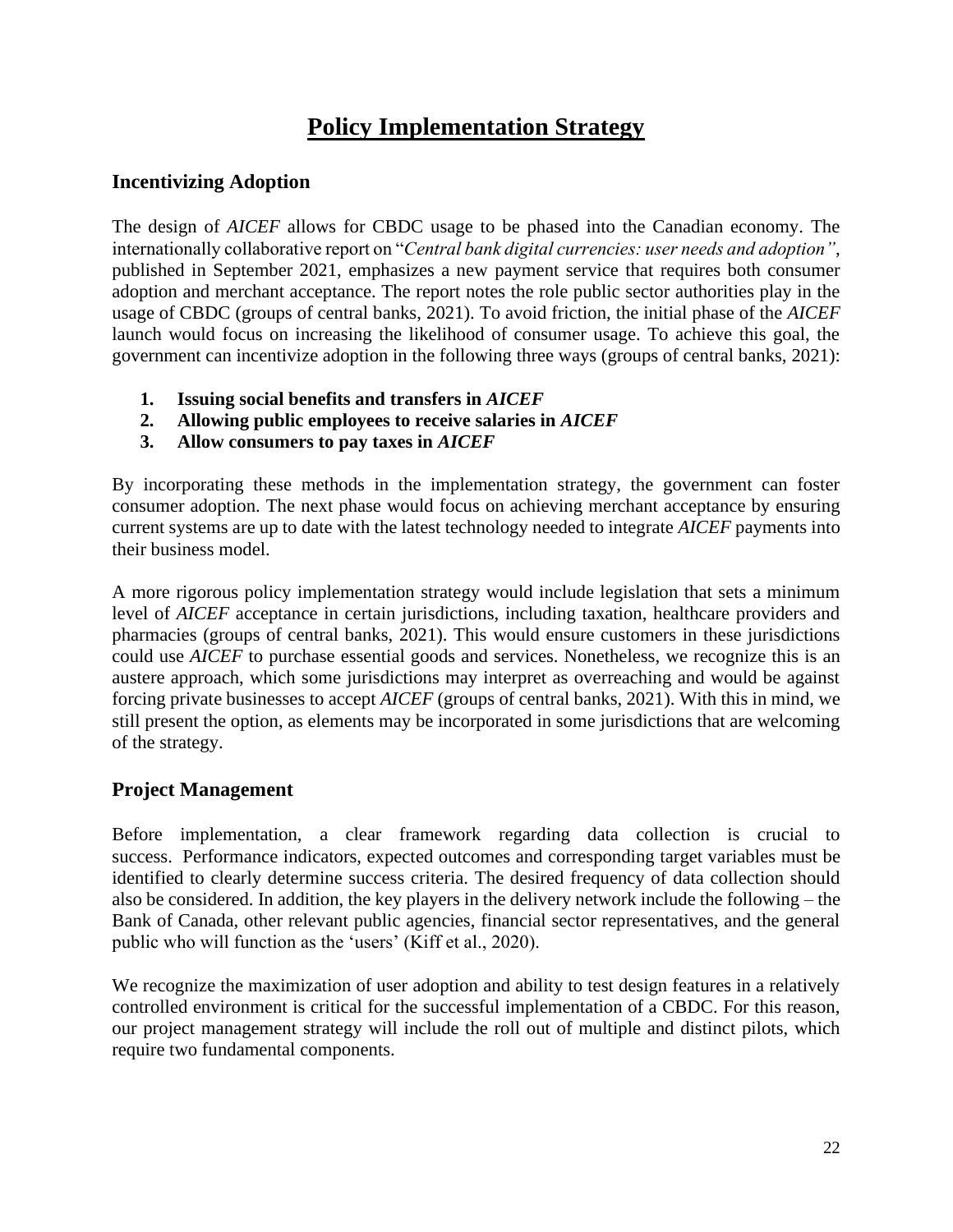#### <span id="page-22-0"></span>*User centric approach*

Promotes adoption and builds trust, by including end-users in CBDC development and fosters usability (Kiff et al., 2020). The project management strategy should be focused on understanding how users' behaviour changes with the introduction of *AICEF* and what influences these changes specifically. By understanding what specific factors are specifically attributed to public acceptance, the full implementation strategy can harness this information and incorporate these approaches in an iterative process. This leads to the second component necessary for successful implementation.

#### <span id="page-22-1"></span>*Iterative approach*

Allows each function and design feature to be tested separately by multiple programs (Kiff et al., 2020). Consequently, the evaluation of success can be analyzed in a meticulous manner and will effectively inform on the true implementation and maintenance costs of *AICEF* (Kiff et al., 2020). Additionally, this approach facilitates participation and feedback from key project stakeholders and end-users (Kiff et al., 2020). The report conducted by the IMP indicates programs should be designed to collect information by testing the following areas:

- **1. Cyber security**
- **2. Financial integrity**
- **3. Financial stability implications**

The combined project management approach will enable the implementation team to use empirical evidence to incrementally improve their strategy as the full program rolls out. The user-centric and iterative approach will enhance the team's ability to address gaps in deficiencies as they arise (Kiff et al., 2020). Similarly, cultivate the ability of the team to rapidly test assumptions of the design and react accordingly by making the necessary alterations and/or additions (Kiff et al., 2020). Independent analysis and evaluation of success by third parties would also be beneficial, as produced findings would be unbiased (Kiff et al., 2020). Evaluation and achievement of the outlined project management strategy should be complemented by the following additional undertakings according to the comprehensive analysis conducted by the International Monetary Fund (IMF).

#### **Scenario Crisis Planning**

The rationale to support this additional operation is two-fold, logical and practical. Development of a crisis playbook involving *AICEF* introduction would enhance the central bank's flexibility regarding response to both unexpected and expected scenarios (Kiff et al., 2020). Possible scenarios to consider include technical glitches, cyber breaches, missuses, and infringement of financial integrity standards. The practical reasoning focuses on sensitizing the central bank staff to emerging risks, as this may reduce response time and increase the efficiency in terms of address time (Kiff et al., 2020).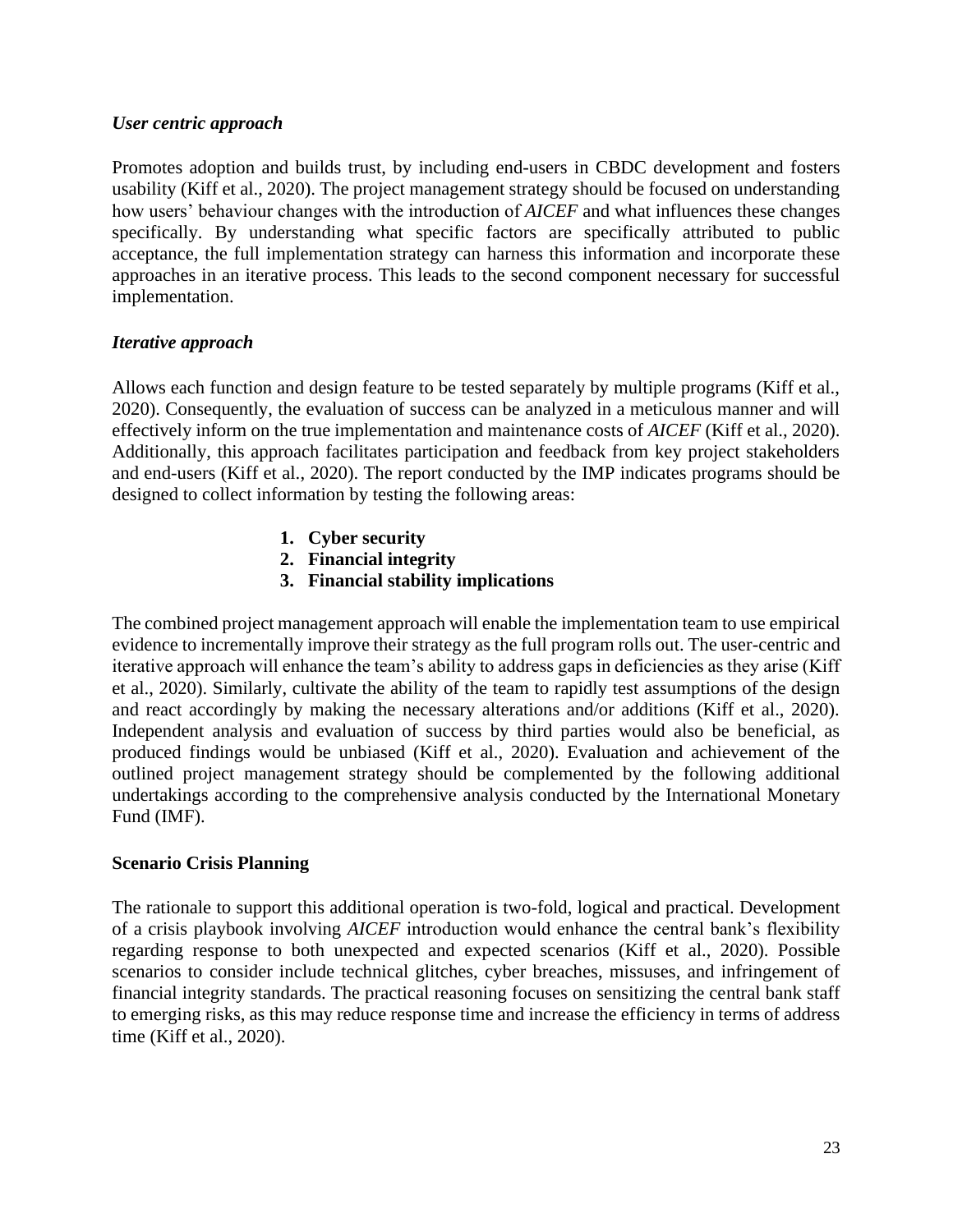#### **Education Campaign**

Communication is essential during a substantial change to the Canadian financial system, to make certain *AICEF* users know where to seek guidance and obtain answers to emerging questions. To facilitate an environment that prioritizes the education of the public on a Canadian CBDC, the establishment of a change management plan and communication strategy are instrumental (Kiff et al., 2020). Both elements complement the overall implementation strategy by supporting user adoption to achieve the successful introduction of *AICEF*.

# **Conclusion**

<span id="page-23-0"></span>Given the analysis of different designs and the specific monetary policy implications, *AICEF* effectively harnesses technological advancements in an evolving digital economy to eliminate the ELB on nominal interest rates, the largest constraint on current monetary policy. Consequently, the central bank will be less inclined to use alternative price control tools, such as Quantitative Easing (QE). A major downfall of this price stabilizing approach is the devaluation of the domestic currency. The BoC engaged in QE during the COVID-19 pandemic to support the labour force and the resumption of GDP growth with the Government of Canada Bond Purchase Program (GBPP). However, this resulted in the devaluation of the Canadian dollar. Additionally, QE puts an economy at risk of stagflation, which is characterized as slow economic growth and high unemployment, combined with rising prices. This is a huge concern in Canada, as the postpandemic economy entails a large government budget deficit and high inflation. Furthermore, the usage of nominal interest rate adjustment by the BoC to target inflation is the preferred method over QE, and *AICEF* enhances the ability through *symmetric monetary policy*.

As previously mentioned, we recommend *AICEF* will full acknowledgement of the costs. The first being the loss of privacy, which is especially important due to the effect of carrying costs on user adoption. Nonetheless, digital privacy policy and legislation offer a robust solution to privacy loss. Secondly, operational and practical constraints impose large creation costs (Murray, 2019). However, our team posits these as initial costs, as once the infrastructure is in place, costs will level out in the long run. *AICEF* is an investment in the financial stability of the Canadian economy. Regarding operational difficulties, the management of a CBDC will require consistent learning and pivoting.

Our team would like to emphasize the importance of the interest-bearing design component of *AICEF*. As outlined in the options section, in the absence of this feature, the ELB would pose an even tighter and more persistent constraint on monetary policy (Murray, 2019). The result would be a lower bound on *real* interest rates, increasing the risk of bank runs.

The final conclusions will include remarks covering limitations due to uncertainty, future challenges, and future considerations. As we aim to provide a comprehensive analysis of what the introduction of a CBDC entails.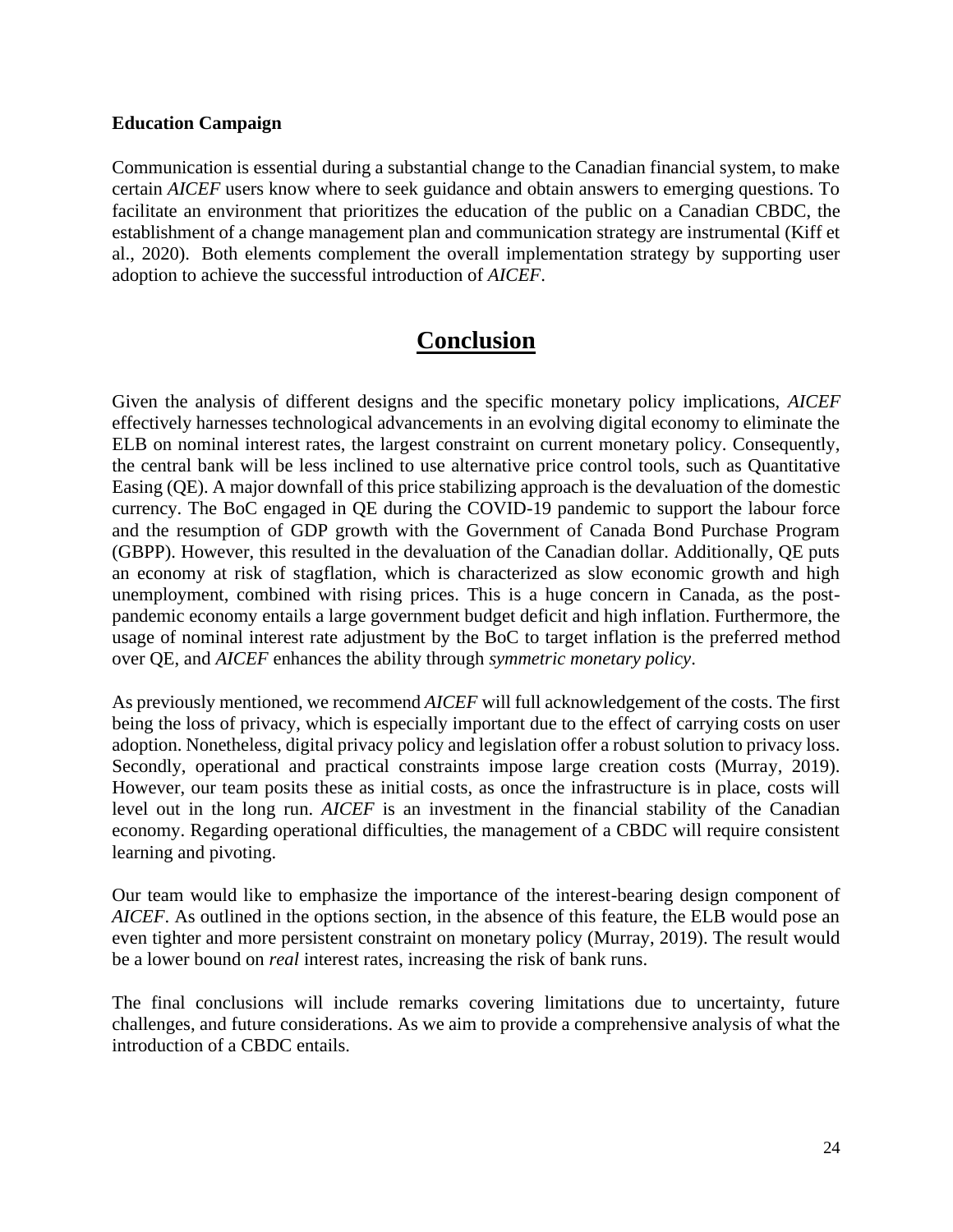### <span id="page-24-0"></span>**Limitations due to Uncertainty**

Although we argue all the benefits a CBDC can offer, limitations occur due to uncertainty. The work of Nassim Taleb on *Antifragility* and *Black Swan events* are important concepts relevant to the implementation of *AICEF. Antifragility* refers to things that gain from disorder or volatility (Taleb, 2012). The introduction of a CBDC enhances monetary policy, however, there is uncertainty regarding the overall effects on the fragility of the financial system. Close monitoring on how the introduction of *AICEF* impacts the economy and interacts with volatility will help answer the questions regarding *Antifragility*. Secondly, a *Black Swan event* is characterized as a phenomenon that is only explainable after the fact (Taleb, 2007). The concept is based on the probability distribution function (PDF), and rather than occurring in the tails, implying low probability of an event, the phenomena is outside the tails of the distribution, illustrating the unobservability. It is only until the event has occurred that it can be incorporated into the distribution through *post hoc* explanation. Moreover, even though we have included an analysis of relevant factors today, other variables and considerations may appear to impact a CBDC after introduction. Only then, observable, and explainable.

### <span id="page-24-1"></span>**Future Considerations**

The need for macroeconomic steady state research and analysis could alleviate some uncertainties. Additionally, estimates on the cross elasticities of demand for cash and a CBDC would help support our analysis. Currently we assume cash and a CBDC are imperfect substitutes under an interest-bearing, *co-existence* design. Another future consideration is the development of a digital ID system to create a safe and trusted digital identity to remedy fictions and privacy concerns. The ownership of data is analogous to control over data, thus better privacy is achieved if the control is held by the individual (Member Consultant Hyperion, 2018). Digital Identity is currently used in financial services, digital commerce, health, and government (Member Consultant Hyperion, 2018). Furthermore, the private and public sectors could benefit from collaboration to establish standards for digital identity.

### <span id="page-24-2"></span>**Future Challenges**

An international economy analysis is necessary to develop an implementation strategy for international markets. Specifically, understanding how the Purchasing Power Parity (PPP) of exchange rates will be applied in the context of the introduction of *AICEF*. One day there will be an exchange rate between a domestic digital currency and foreign digital currency, but for now, how will international markets value *AICEF* relative to foreign currency?

To conclude, Canada can position itself as a global leader in an increasingly digitized global economy. Not only in CBDC design, but policy implementation and project management strategy. In a time of polarized political views, Canadians still share preferences for sustainable finance, technological innovation, and price stability, all which *AICEF* captures. In essence, the introduction of *AICEF* could potentially unify the nation through a central bank digital currency.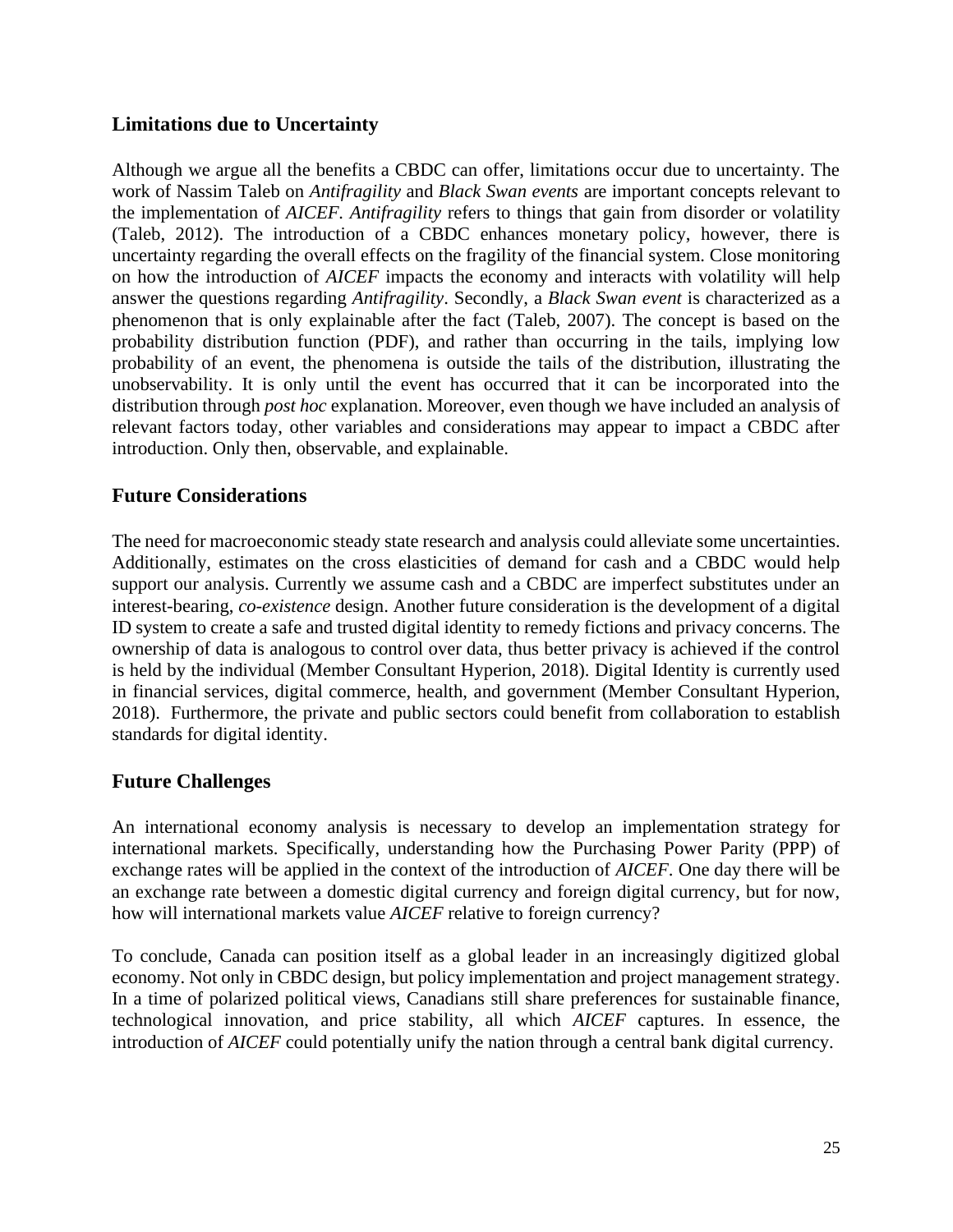## **References**

- <span id="page-25-0"></span>Accenture. (2021, March 15). *Collaborating to win in Canada's Fintech ecosystem*. Accenture. Retrieved March 11, 2022, from https://www.accenture.com/ca-en/insights/financialservices/fintech-ecosystem
- Bordo, M. D., & Levin, A. T. (2017). *National Bureau of Economic Research*. Retrieved March 12, 2022, from https://www.nber.org/system/files/working\_papers/w23711/w23711.pdf
- Engert, W., & Fung, B. S.-C. (2017). *Central Bank Digital Currency: Motivations and implications*. Retrieved March 12, 2022, from https://www.bankofcanada.ca/wpcontent/uploads/2017/11/sdp2017-16.pdf
- Garratt, R., & van Oordt, M. R. (2019). *Privacy as a public good: A case for electronic cash*. Retrieved March 12, 2022, from https://www.researchgate.net/publication/334801750
- Government of Canada, Statistics Canada. (2021, June 22). Level of concern about security and privacy threats when using applications or digital technologies. Retrieved March 11, 2022, from https://doi.org/10.25318/2210014101-eng
- Kiff, J., Alwazir, J., Davidovic, S., Farias, A., Khan, A., Khiaonarong, T., Malaika, M., Munroe, H., Sugimoto, N., Tourpe, H., & Zhou, P. (2020, June 26). *A survey of research on Retail Central Bank Digital Currency*. IMF. Retrieved March 10, 2022, from https://www.imf.org/en/Publications/WP/Issues/2020/06/26/A-Survey-of-Research-on-Retail-Central-Bank-Digital-Currency-49517
- Lane, T., & Skingsley, C. (2021, September). *Central Bank Digital Currencies - bis.org*. Retrieved March 12, 2022, from https://www.bis.org/publ/othp42\_user\_needs.pdf
- Member Consult Hyperion. (n.d.). *The economic impact of digital identity in Canada - DIACC*. Retrieved March 12, 2022, from https://diacc.ca/wp-content/uploads/2018/05/Economic-Impact-of-Digital-Identity-DIACC-v2.pdf
- Mohammad, S., & Davoodalhosseini, R. (2018). *Central Bank Digital Currency and monetary policy*. Retrieved March 12, 2022, from https://www.bankofcanada.ca/wpcontent/uploads/2018/07/swp2018-36.pdf
- Murray, J. D. (2019). *Central Banks and the future of money*. Central Banks and the Future of Money | C.D. Howe Institute | Canada Economy News | Canadian Government Policy. Retrieved March 11, 2022, from http://www.cdhowe.org/public-policy-research/centralbanks-and-future-money
- Office of the Privacy Commissioner of Canada. (2019, August 23). *The Privacy Act in brief*. Office of the Privacy Commissioner of Canada. Retrieved March 11, 2022, from https://www.priv.gc.ca/en/privacy-topics/privacy-laws-in-canada/the-privacyact/pa\_brief/